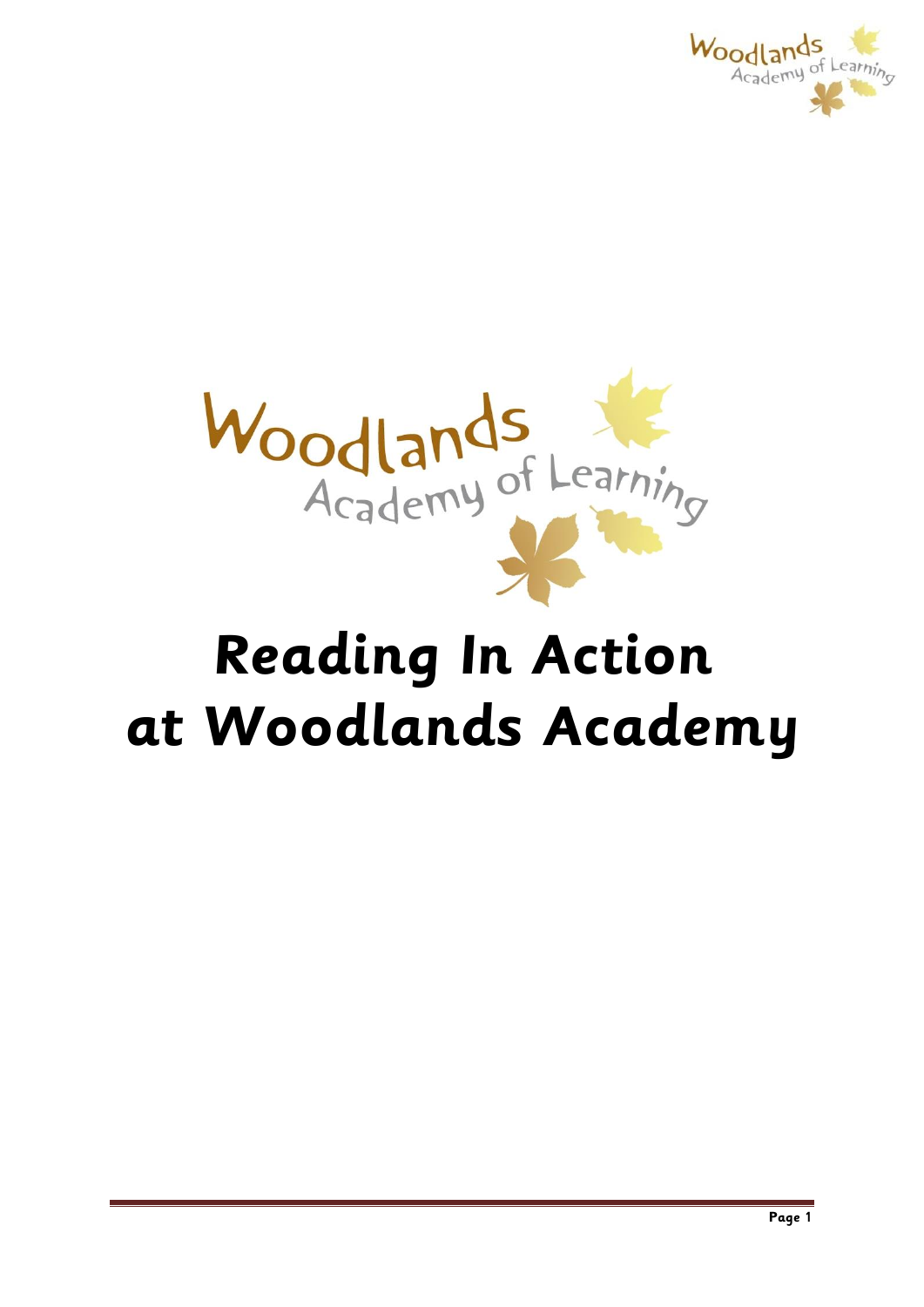

## **The Teaching and Learning of Reading at Woodlands Academy of Learning**

# **The best primary schools in England teach virtually every child to read, regardless of the social and economic circumstances of their neighbourhoods, the ethnicity of their pupils, the language spoken at home and most special educational needs or disabilities. (Reading by the Age of 6)**

# **Intent**

At Woodlands Academy of Learning, we believe that every child has the ability to read. We expect to confidently achieve this goal as well as meeting 'Every Child a Reader' standard, year on year. We aim to be a school that ensures that all of our pupils have the chance to follow an enriching curriculum by getting them reading early: learning to read  $\rightarrow$  reading to learn. All of this is underpinned by the teaching and learning strategies put forth by Rosenshine (2020).

Rosenshine's (2012) '17 Principles of Effective Instruction' (p.19):

- 1. 'Begin a lesson with a short review of previous learning.
- 2. Present new material in small steps with student practice after each step.
- 3. Limit the amount of material students receive at one time.
- 4. Give clear and detailed instructions and explanations.
- 5. Ask a large number of questions and check for understanding.
- 6. Provide a high level of active practice for all students.
- 7. Guide students as they begin to practice.
- 8. Think aloud and model steps.
- 9. Provide models of worked-out problems.
- 10. Ask students to explain what they have learned.
- 11. Check the responses of all students.
- 12. Provide systematic feedback and corrections.
- 13. Use more time to provide explanations.
- 14. Provide many examples.
- 15. Reteach material when necessary.
- 16. Prepare students for independent practice.
- 17. Monitor students when they begin independent practice.'

We will ensure that all children have equal access to the curriculum, regardless of gender, race, religion or ability. Children with specific reading, speech and language or hearing difficulties will be identified and supported through support programmes in school and external help will be sought where necessary.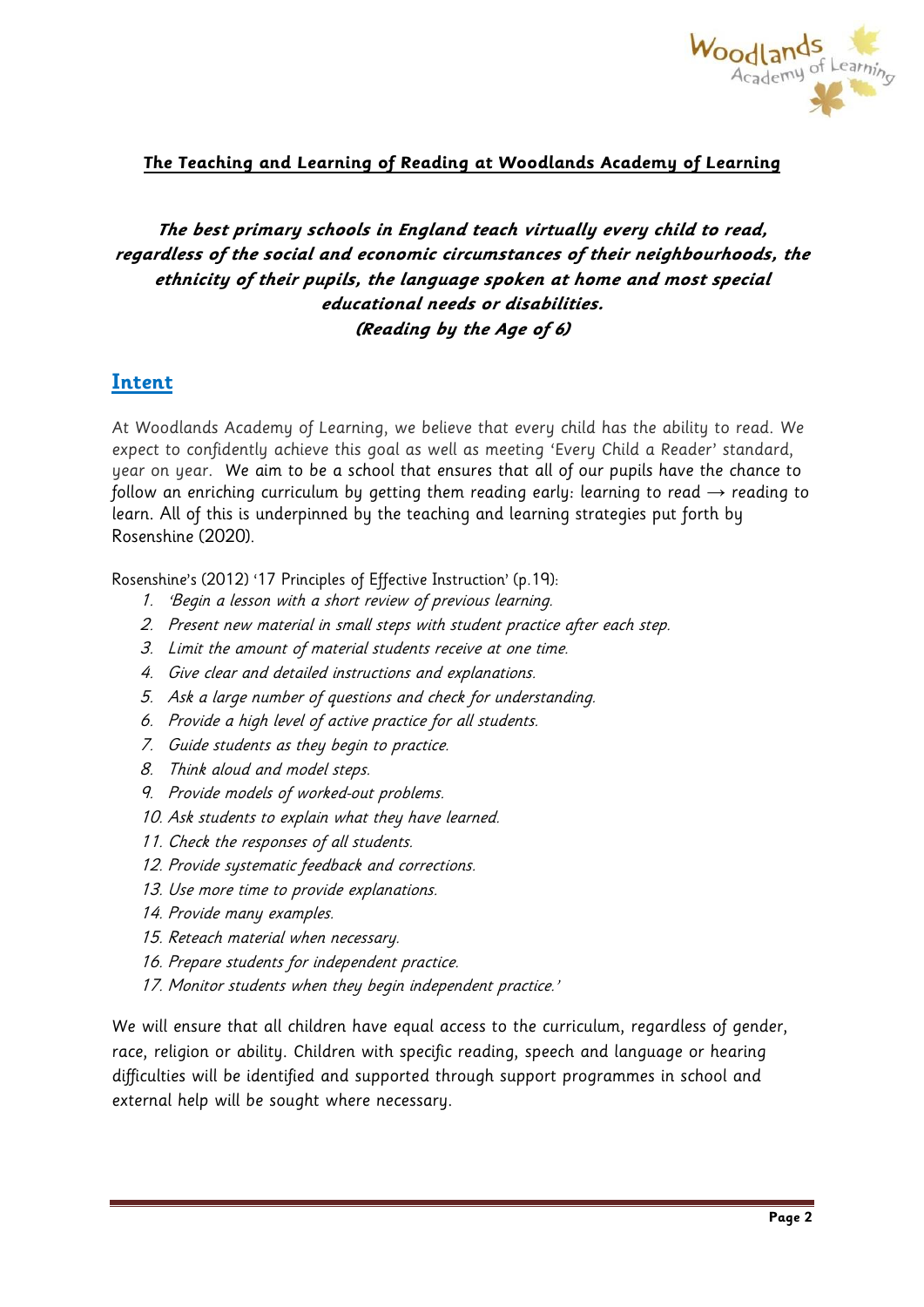

# **Young people who enjoy reading very much are three times as likely to read above the level expected for their age as young people who do not enjoy reading at all.**

#### **(Children's and Young People's Reading in 2015, National Literacy Trust, 2016)**

The teaching of reading forms part of our English Curriculum. We aim to promote high standards of reading through clear progressive planning and text choices for subjects across the curriculum, combined with effective teaching, which demonstrates to our children that reading is an essential life skill that enables them to access to the experiences of people from different cultures and time periods. Children must acquire good reading skills in order to access the information that will support their development in all curriculum areas.

Competence in reading is the key to independent learning and has a direct effect on progress in all other areas of the curriculum. We want our children to be 'readers', not just children who can read. Meek (1983) believes that, 'Readers are made when they discover the activity is worth it.'

# **If you don't have the time to read, you don't have the time (or the tools) to write. Simple as that. (Stephen King)**

We aim for our pupils to become lifelong readers and use a balanced mix of approaches to ensure that they achieve the skills required and develop their confidence to promote a love of literature and language. Our overarching aim is to promote high standards of reading by developing their love of reading through widespread reading for enjoyment. We aim to ensure that all pupils:

- $\checkmark$  read easily, fluently and with good understanding
- $\checkmark$  develop the habit of reading widely and often, for both pleasure and information
- $\checkmark$  acquire a wide vocabulary, an understanding of grammar and knowledge of linguistic conventions for reading, writing and spoken language
- $\checkmark$  appreciate our rich and varied literary heritage
- $\checkmark$  use discussion in order to learn; they should be able to elaborate and explain clearly their understanding and ideas
- $\checkmark$  are competent in the arts of speaking and listening, participating in debate and drama activities

It is our goal that by the end of their primary education all pupils at Woodlands Academy of Learning are able to read fluently and with confidence in any subject.

#### **Reading Culture**

Developing a culture of reading at Woodlands Academy of Learning is fundamental to the progression of the children not only in reading but across all other subjects. We understand the role, the physical environment, including the library, book area and displays can play in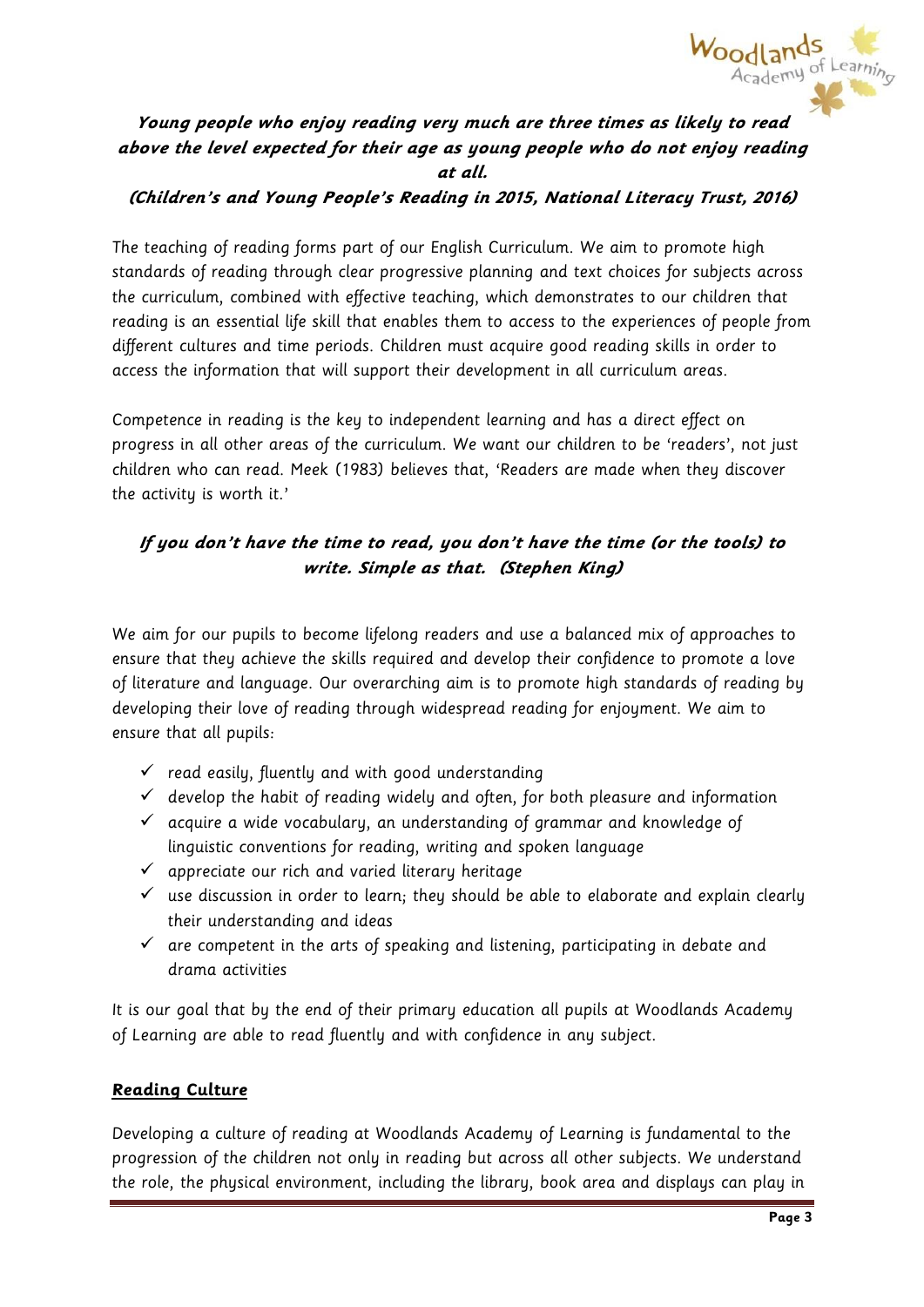

teaching children to be readers. Book areas must be inviting. Displays of books and resources should be attractive and regularly updated.

# **Implementation**

#### **In classrooms teachers will give books and reading high value by…**

- Ensuring that the classroom has a well-designed and looked after book corner with a range of organised fiction and non-fiction texts, as well as texts linked to current class topics. The books will be arranged in baskets based on their genre or author, enabling children to make selections easily based on their targets or preferences.
- Ensuring that modelling of reading aloud of aspirational and engaging texts happens every day through RAID, story time, English and accessing texts to inform research in the foundation subjects.
- Providing pupils with regular opportunities to visit our school library and choose books from it to take home and read independently.
- Making well informed recommendations to pupils in their class of quality books or authors which match their interests.
- Creating reading displays in the learning room.

#### **Content of Reading Display in Learning Rooms:**

- Domain posters
- RAID Posters
- DIVE posters
- Interesting vocabulary that has been collected the text.
- Daily Reading Record Poster
- Working Wall Posters
- What we have read tree copy of the front cover of the books that have been read in the year group displayed along vine of the tree.
- Display on the door showing the text class text.

#### **The school will create an environment to promote a culture of reading by…**

- Exhibiting displays around school to promote reading.
- Keeping a well-stocked school library with quality, engaging texts covering a range of topics.
- Taking part in events to promote reading: World Book Day, World Poetry Day, Author days, Explore and Discovery Weeks.
- Promoting reading at home and incentives for children to read regularly out of school.
- Nurturing reading leaders.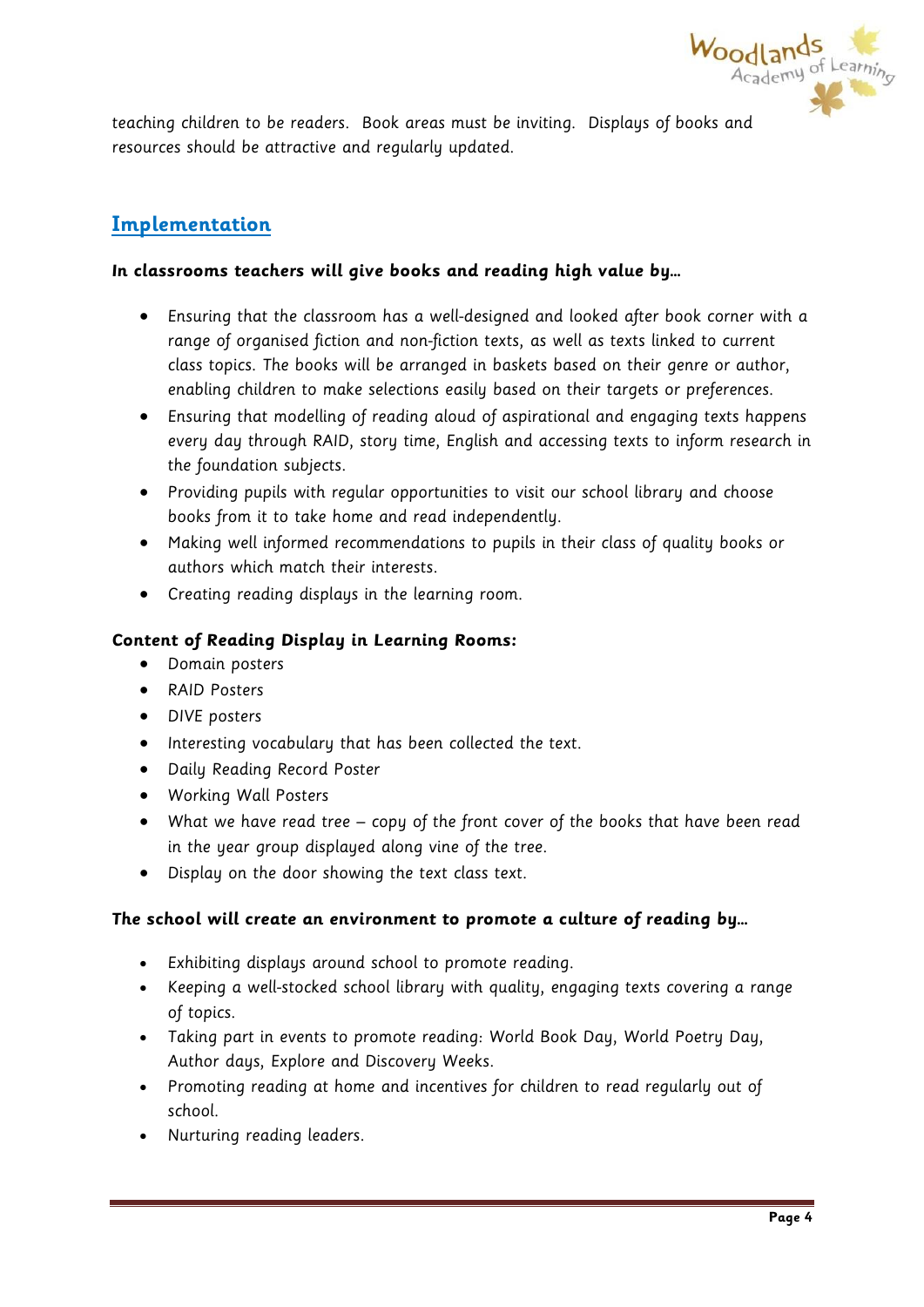

## **Reading Leaders**

Another key aspect of encouraging and developing the multi facets needed for successful reading is the working alongside peers, which has proven to be successful amongst our children. Ten year six children will be chosen and trained to work alongside targeted children from across the school, every six weeks. Class teachers will be asked to choose children from their class who they feel will benefit from working alongside our 'Reading Leaders'. The tasks that will be covered will involve playing a variety of specially chosen games, discussing texts read over the week and asking questions specifically chosen to enhance and/or deepen understanding of the text currently being read. It is envisaged that there will be at least one session per week taking place where the reading leaders and targeted children will work 1:1. Reading Leaders will keep individual records, which will be shared and discussed with the lead for reading and class teacher.

#### **Planning**

The aim of each reading unit is to excite and hook our learners so that they enjoy reading. We follow Woodlands Curriculum Map and the 2014 English National Curriculum for learning objectives. However, this is balanced with identified needs of the children and closing the gap.

Plans for Reading to be completed for each unit and stored on the school shared platform Each reading lesson and activity to have a WALT, WILF and set of key questions specifically tailored to meet the needs of basic, advanced and deep learners.

Each lesson should build on the previous. Each child is embarking on a learning journey. The text lies at the heart of everything we do and every activity should always reference the focus text. Every reading task and question should be related to the focus text but comparisons should be made to other similar and dissimilar texts.

#### **Phonics**

- RWI is undertaken in small ability groups across YR, KS1 and lower KS2.
- Fresh Start is being used where appropriate in UKS2.
- Letters and Sounds is undertaken daily in Nursery, when children are ready, they move onto RWI.
- The Woodlands formula for teaching Phonics should be followed by all group leaders to ensure consistency.
- Get Writing books can be used to aid planning but teachers should adjust where necessary to ensure the needs of all children are met.
- Children to be taught the skills to read books with pace, fluency and expression.
- In Reception and Y1 children to be taught to decode and read both Standard English and pseudo words.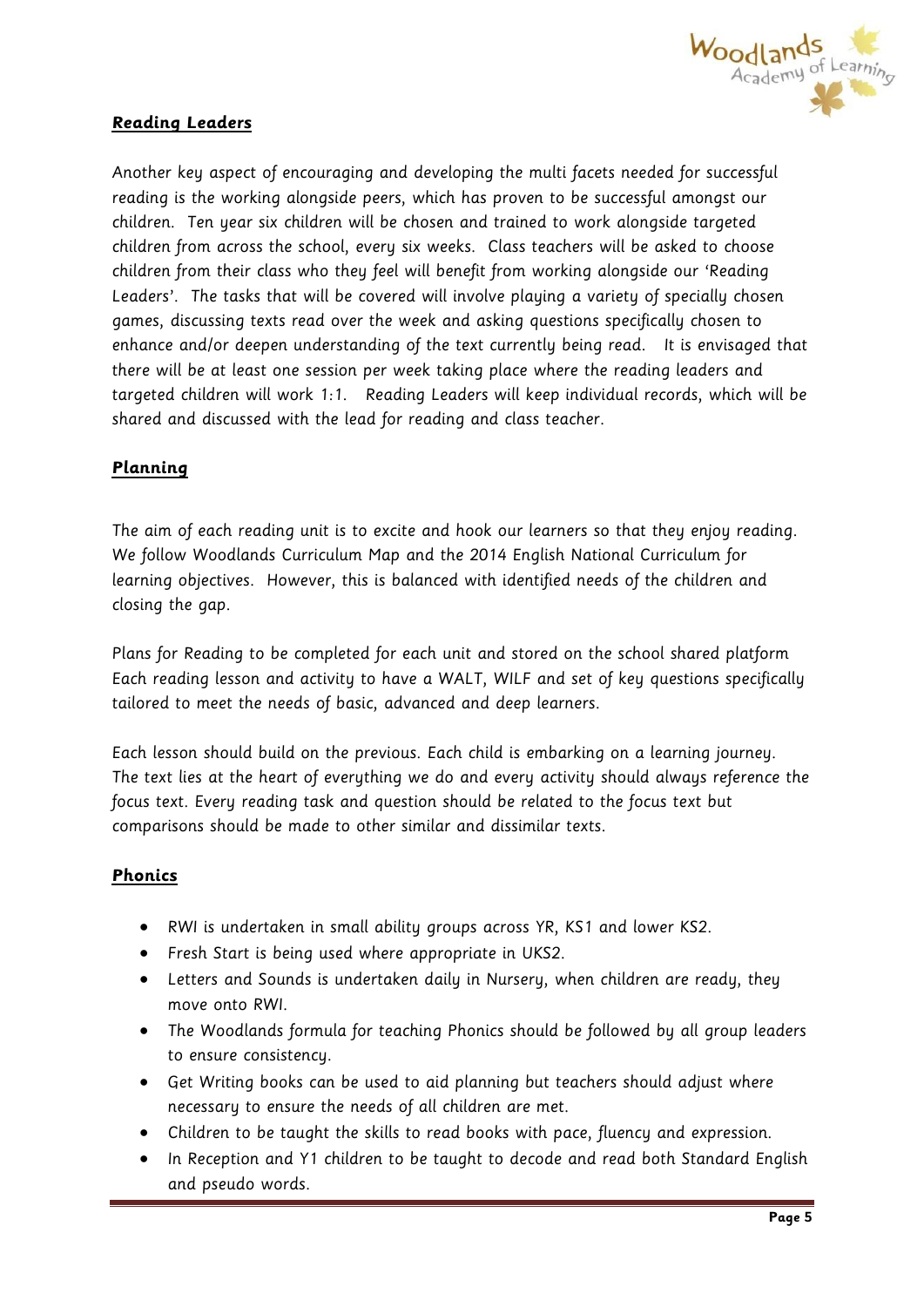

- Additional sounds not covered by RWI should be taught using Letters and Sounds in Y1.
- In Reception, children should begin to be taught to read multisyllabic words. This should continue throughout Y1.
- Children to be given daily opportunities to apply their grapheme/phoneme correspondences (GPCs) through spelling.
- Children must be taught to spell multisyllabic words in Y1.
- Spelling rules taken from the National Curriculum must be taught through RWI.
- In EYFS exercises specifically designed to build up muscles for writing to be undertaken daily as a precursor to writing e.g. Penpals gym, busy fingers, dough disco.
- Children's phonic knowledge is assessed each half term and regrouped accordingly. Children at risk of not achieving ARE in phonics should be identified and interventions planned. Interventions for identified children should take place daily.
- Phonics should be revised daily through continuous provision:
	- o 'Ready Readers' takes place daily in Y1. Children read a combination of real and nonsense words in mixed ability pairs.
	- o EYFS phonics opportunities are provided daily through learning labs.
- RWI should continue in Y2 until children can read grey books fluently 100 words per minute. Children should then focus on the skills required to answer the SATs reading paper.

#### **Teaching the Reading Curriculum**

We understand that reading is a multifaceted process involving word recognition, comprehension, fluency and motivation. As teachers we strive to equip our children with the necessary skills to ensure they integrate these facets to make meaning from print. We use every opportunity the curriculum offers to teach children to become life-long readers. The most effective way of developing children's love of reading is through organising units of lessons around motivating books and texts. We use good quality texts that provides opportunities for our children to become engaged in their work across the curriculum. Our quality-text-based, whole-class teaching approach provides opportunities for learning and reinforcing:

- $\checkmark$  Wording reading as children encounter unfamiliar words
- $\checkmark$  Grammar and punctuation through seeing them in context and considering how they are employed for effect
- $\checkmark$  Comprehension through listening to, reading, and discussing challenging texts
- $\checkmark$  Vocabulary and spelling by encountering new language
- $\checkmark$  Spoken language through participating in discussions about books, learning from specific language modelled by the teacher and also that of their peers
- $\checkmark$  Writing (both transcription and composition)

We study whole texts in lessons in order to develop children's love of reading by giving them the opportunity to read and listen to texts and authors and encounter new or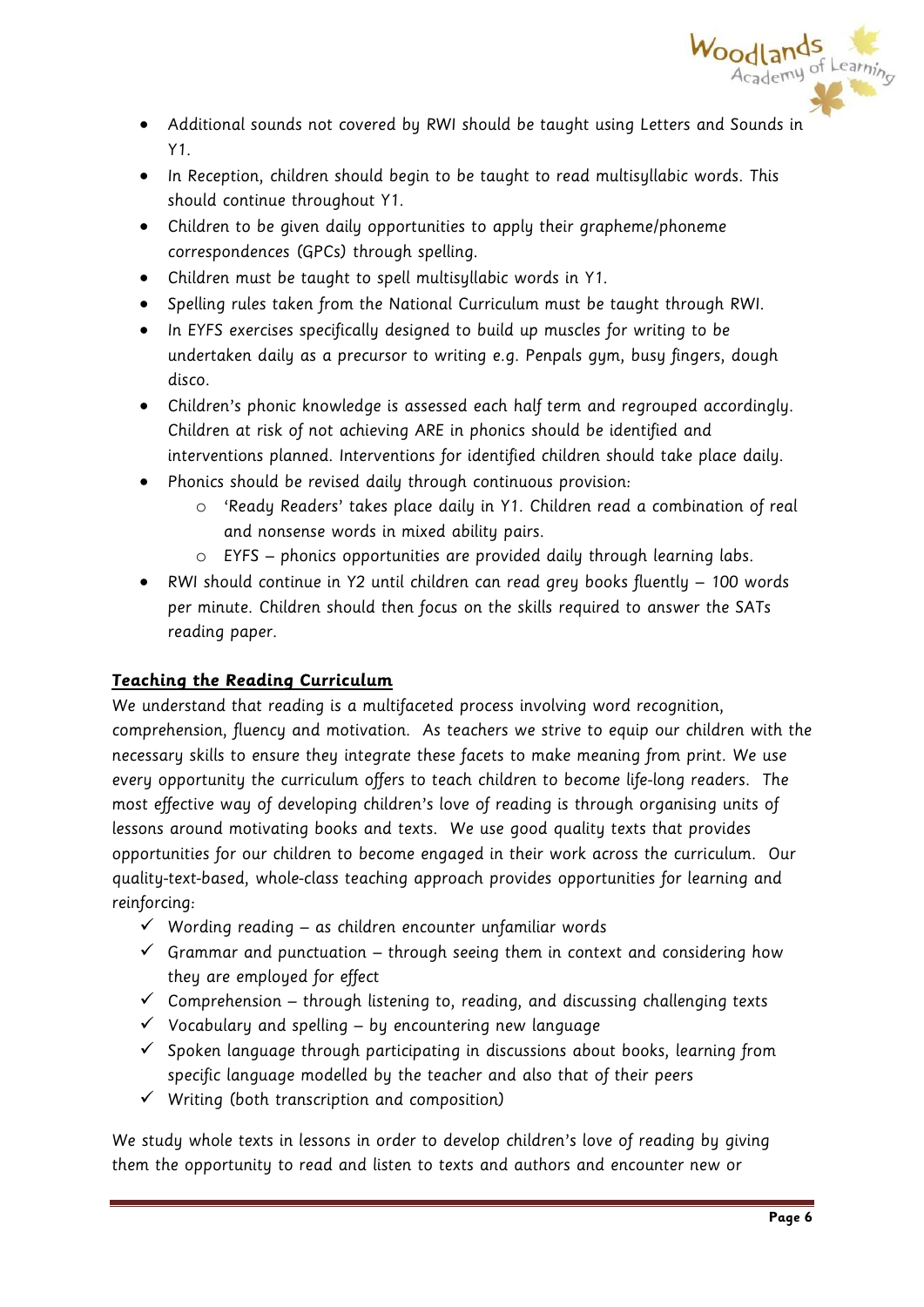

unfamiliar genres. Every lesson must have clear objectives, teachers must also be confident to deviate from their planning if they sense that the level of challenge if not right or to explore a specific aspect of the text. There is not just one way of structuring an effective lesson; the teaching should be driven by what is to be learned.

Our reading curriculum also takes into account the wide variety of forms of reading, now universally valued as essential tools for the 21st Century, including digital, online and moving image media.

# Talk in Every Lesson

Exploratory talk will be used in every lesson to engage with the learning objective. It will be used to strengthen and deepen children's understanding of their learning, enabling them to explore the knowledge before they present to the class or complete a written task. Presentational talk tasks are used as an opportunity to assess children's understanding of the learning objective.

- Children will be given the opportunity to think for themselves for at least one minute (wait time) and then discuss with a talk partner before sharing their response with the class for any question that is posed.
- Children will be asked to feed ideas back to the class in a variety of ways in every lesson e.g. hands-up, whiteboard, thumbs-up. When sharing responses through a written form, a selection of pupils will be asked to also provide it verbally ("5, 4, 3, 2, 1, boards up." Teacher scans the responses provided. "Can someone tell me…?")
- Teachers will use partner or group talk as an opportunity to circulate the room and make a note of any misunderstandings revealed. They will then use the responses as anonymous examples later, asking the class to tell them why it is not accurate ("I noticed a few people saying… Can anyone explain why this cannot be true?").
- Teachers will plan for some 'open' questions in every lesson.
- Teachers will plan for some 'why' questions in every lesson and ask the children to explain their ideas to the class.
- Teachers will provide sentence/talk stems for every question posed to support children in structuring their response. Sentence/talk stems will be adapted based on the subject (drawing upon subject-specific language and sentence structures).
- Teachers will introduce children to the vocabulary they will require for the objective at the beginning of every lesson.
- Teachers will always hold back on providing any of the correct answers to a question until a number of children have given their idea:
	- Student provides idea.
	- Teacher repeats their idea to them ("So you are saying/you think...") and then praises them for contributing and asks if any other students have an idea.
- Knowledge organisers will be provided to support vocabulary acquisition.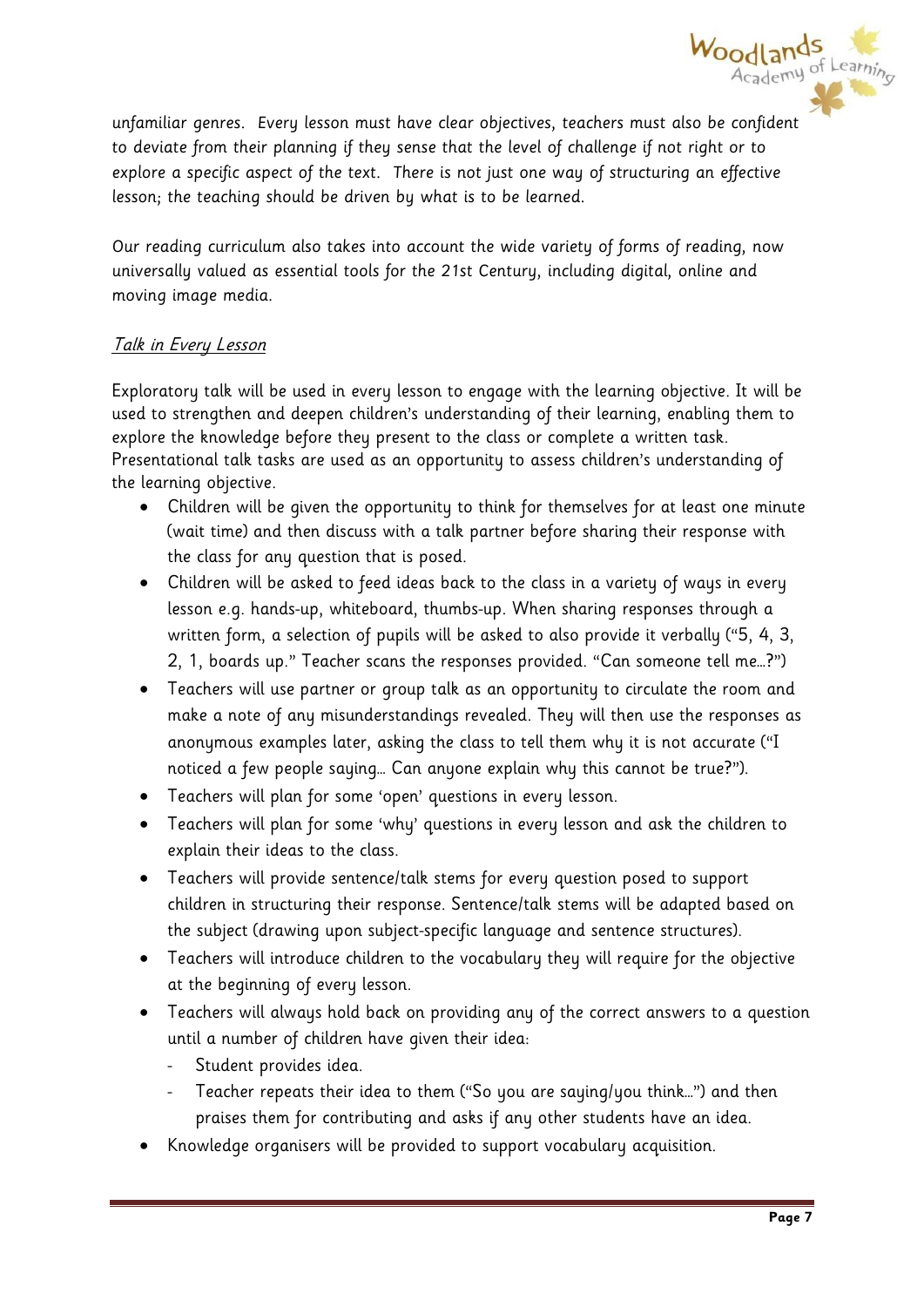

#### Reading Lesson Content and Structure

Reading is not just pronouncing written words with fluency; it is about knowing the relationship between word reading and language comprehension (DfES, 2006). Here at Woodlands, we teach our children to become successful and autonomous readers. Reading fluently and with understanding are vital skills that are needed to help our children achieve progress in all areas of the curriculum. We strive to ensure our children become avid and accomplished readers; focusing on always making sense from the start in order to cultivate an expectation that the words decoded always make sense. We will use a varied and wide range of quality texts that are appropriate to progressing pupils' reading from year one to year six and across the curriculum.

We need to ensure a balanced approach is taken in order for our children to become fluent in their reading but also have a good understanding of what they are reading. At Woodlands we use a number of approaches including: whole class teaching, a carousel of activities, group and individual reading and Reciprocal Reading word/discussion/comprehension/questioning. It is expected that through these approaches we will develop a love of reading along with the necessary skills for comprehension.

Reading is an interactive process in which readers actively engage with texts, building their own understanding of the author's message. The meaning they make is at the heart of the reading process (Braunger and Lewis, 1998). However, as Pressley points out, although the development of comprehension is a widely agreed-upon goal of literacy instruction, it "rarely is offered as systematically as it could be" (1998, p. 222). Dowhower (1999) also expresses concern that discussions of text content and teaching of strategies to enhance comprehension have been rare in classrooms. Such strategies, Dowhower suggests, should include:

- Using prior knowledge
- Predicting
- Generating visual images
- **•** Summarising
- Questioning
- Analysing text: grammar (or story structure) elements (including narrative story parts, such as character or events, as well as the ways that content-area texts are organised)
- Making inferences
- Distinguishing important information
- Making comparisons
- Monitoring, and learning to identify and correct misunderstandings in their comprehension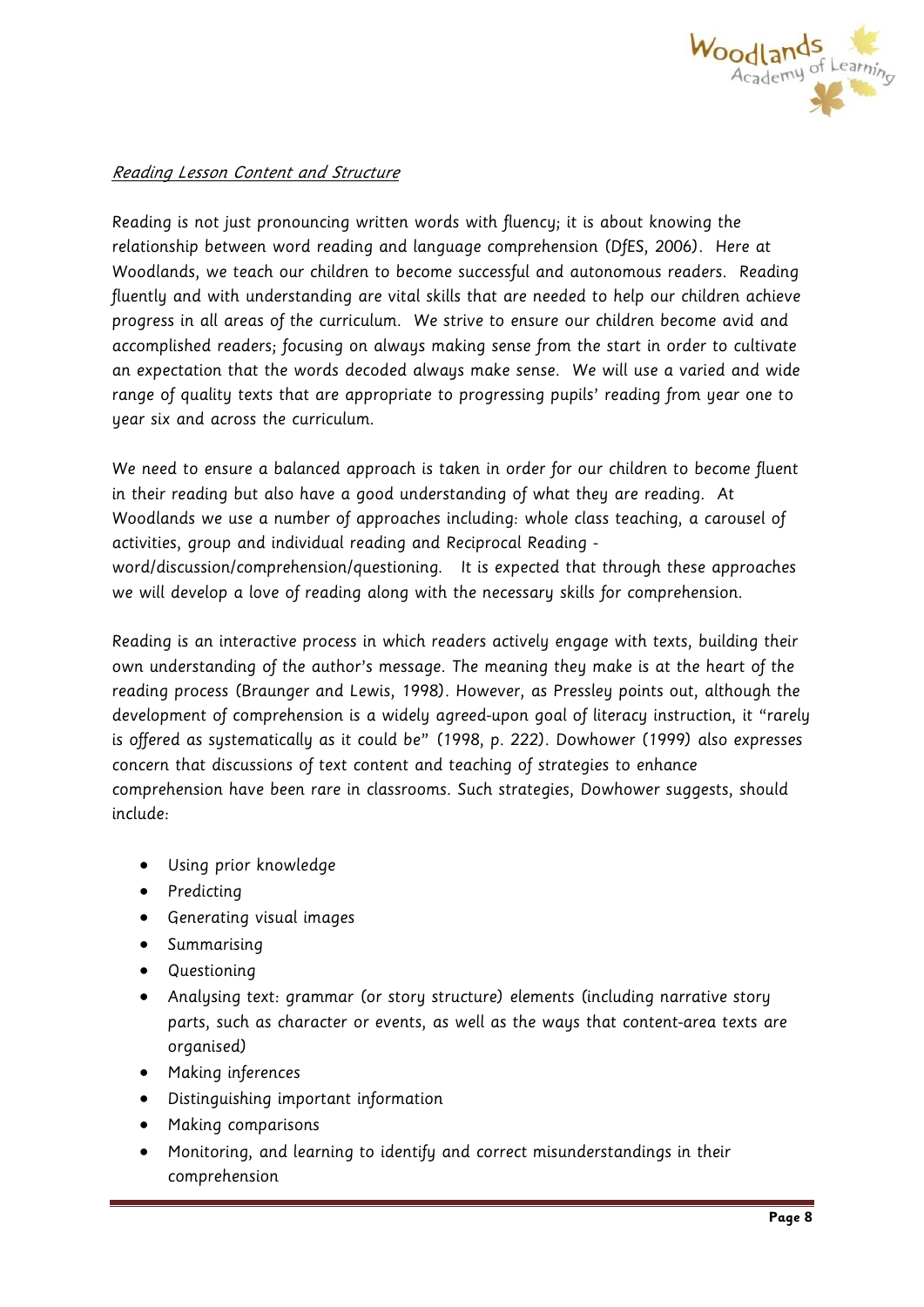

These strategies are now at the very heart of helping Woodlands pupils to fully comprehend their reading; incorporating these strategies in guided reading will help our children to realise their potential and thereby achieve success.

Children should be grouped by reading age into no more than five groups for reading sessions. All teacher and adult support to be included in the weekly planning of guided reading. An example of a timetable of activities could look like this:

| KS1                                                                                                                                                                 |                                                                                                                                                                                                                                                                                                                                                                                                                    |                                                                                                             |                                                           |                                                                                                                                                                                  |
|---------------------------------------------------------------------------------------------------------------------------------------------------------------------|--------------------------------------------------------------------------------------------------------------------------------------------------------------------------------------------------------------------------------------------------------------------------------------------------------------------------------------------------------------------------------------------------------------------|-------------------------------------------------------------------------------------------------------------|-----------------------------------------------------------|----------------------------------------------------------------------------------------------------------------------------------------------------------------------------------|
| Monday<br>Whole class<br>skills<br>lesson – Reading<br>RAID (Read,<br>Analyse, Infer<br>and Decipher)                                                               | Knowledge and understanding of Reading Standards and Domains<br>$\bullet$<br>Using prior knowledge<br>$\bullet$<br>Explicitly modelling expected answers<br>$\bullet$<br>$\bullet$<br>Undertaking a variety of question formats (e.g. draw a line, copy a<br>word).<br>Developing pace and stamina<br>$\bullet$<br>Expanding vocabulary<br>$\bullet$<br>Developing use of a dictionary and thesaurus.<br>$\bullet$ |                                                                                                             |                                                           |                                                                                                                                                                                  |
| <b>Key Skills</b>                                                                                                                                                   | Step 1<br><b>Pre Read</b>                                                                                                                                                                                                                                                                                                                                                                                          | Step 2<br><b>Teacher</b>                                                                                    | Step 3<br>Independent                                     | Step 4<br>Guided                                                                                                                                                                 |
|                                                                                                                                                                     |                                                                                                                                                                                                                                                                                                                                                                                                                    | Guided                                                                                                      |                                                           |                                                                                                                                                                                  |
| KS1 - 45 Min<br>Teaching of<br>specific skills<br>based on<br>objectives<br>(Standards) for<br>year group and<br>which link to<br>one of the<br>Content<br>Domains. | 30 minutes<br>Questions -<br>maximum of<br>$three - to be$<br>given as a focus<br>for discussion.                                                                                                                                                                                                                                                                                                                  | 30 minutes<br>Teacher led<br>group - explicit<br>quidance -<br>discussion of<br>questions from<br>Pre-Read. | 30 minutes<br>Answering of<br>questions<br>independently. | 30 minutes<br>Over two weeks:<br>1. Comprehension<br>/Resource Task<br>2. Common<br>Exception<br>Words Task<br>CEW work/<br>comprehension<br>task to be set as<br>Home Learning. |
| Work produced<br>to be in Guided<br>Reading books.                                                                                                                  | Post-it<br>notes/notes<br>added to A3<br>recording sheet.                                                                                                                                                                                                                                                                                                                                                          | Additional notes<br>- A3 recording<br>sheet.                                                                | Work to be<br>completed in<br>Green Reading<br>books.     | Class work to be<br>completed in<br>Green Reading<br>books.                                                                                                                      |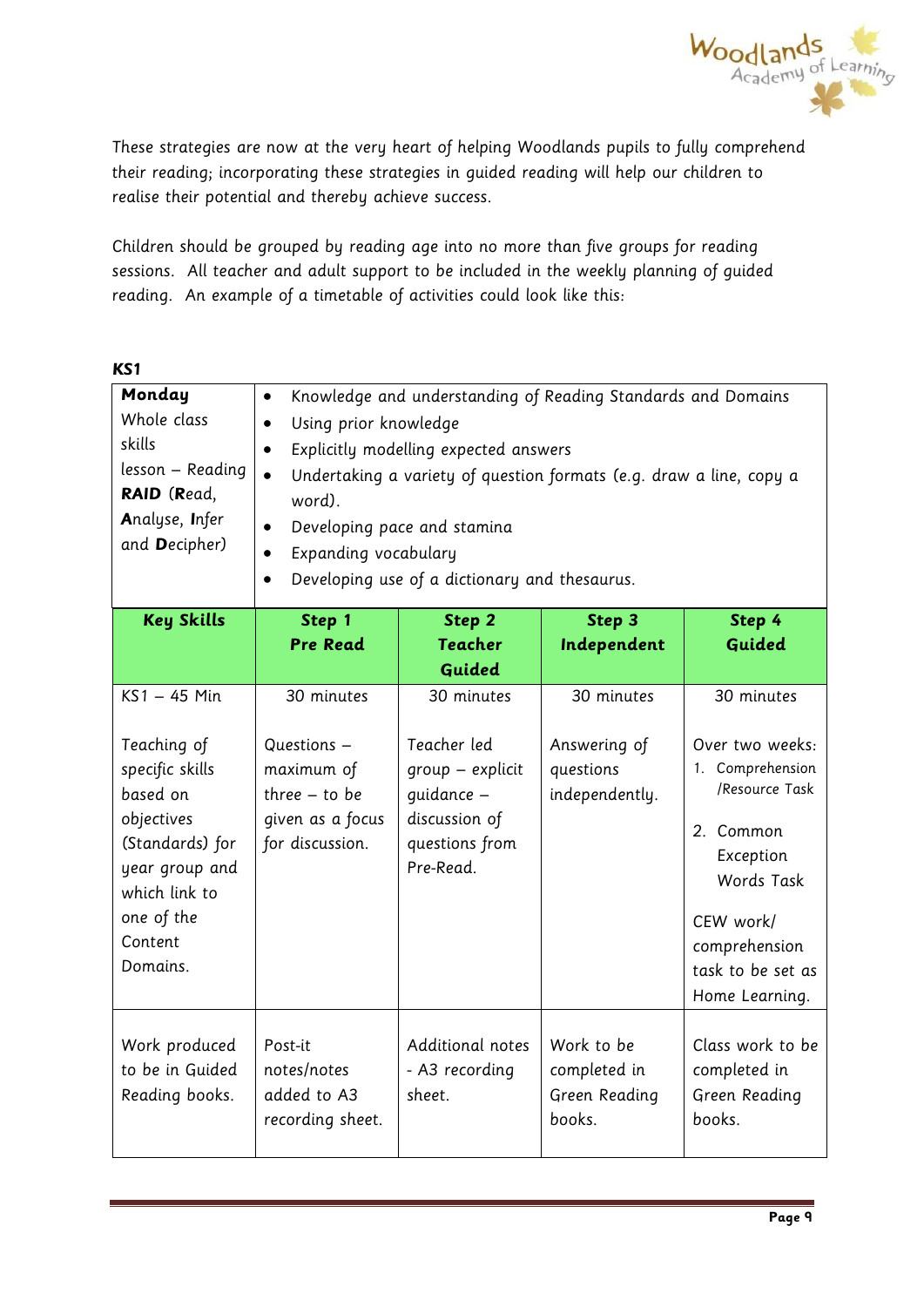

| KS <sub>2</sub> |                                                                             |  |  |  |
|-----------------|-----------------------------------------------------------------------------|--|--|--|
| Monday-         | There is one learning objective for the whole class based around the        |  |  |  |
| Friday          | same text. The activities to be adapted for different abilities so that all |  |  |  |
|                 | children can access the learning objective and be challenged using the      |  |  |  |
|                 | BAD approach.                                                               |  |  |  |
| Whole class     | Knowledge and understanding of the Standards and Domains for<br>٠           |  |  |  |
| lesson –        | reading                                                                     |  |  |  |
| Reading RAID    | Using prior knowledge<br>$\bullet$                                          |  |  |  |
| (Read, Analyse, | Identifying question type<br>$\bullet$                                      |  |  |  |
| Infer and       | Tackling a variety of question formats (e.g. draw a line, copy a            |  |  |  |
| Decipher)       | word).                                                                      |  |  |  |
|                 | Explicitly modelling expected answers                                       |  |  |  |
|                 | Explicitly identifying and addressing misconceptions                        |  |  |  |
|                 | Navigating lengthy texts from a variety of genres successfully              |  |  |  |
|                 | Navigating an assessment/test paper successfully                            |  |  |  |
|                 | Developing time management/stamina<br>$\bullet$                             |  |  |  |
|                 | Expanding vocabulary                                                        |  |  |  |
|                 | Securing the autonomous use of a dictionary and thesaurus.                  |  |  |  |

#### Reading Units

- RAID units usually cover half a term
- Each unit focuses on a core text
- Where possible texts link to history or geography topics
- A 'Big Picture' and 'Teacher Target' is printed on coloured paper using the Woodlands template provided. It is glued on a page to mark the beginning of a new week of learning.

| Ingredients of the week to be taught and learned |                                                 |  |  |
|--------------------------------------------------|-------------------------------------------------|--|--|
| Daily Reading Lesson - Reading RAID              | Class Reader/Story Time                         |  |  |
| (Read, Analyse, Infer and Decipher)              | <b>DIVE</b> time (Delve, Imagine, Visualise and |  |  |
|                                                  | <b>E</b> scape) $-20$ minutes daily.            |  |  |
|                                                  |                                                 |  |  |

## **Suggested Timetable for English Learning in KS1**

| Monday                                 | Tuesday                                             | Wednesday                                           | Thursday                                            | Friday                                              |
|----------------------------------------|-----------------------------------------------------|-----------------------------------------------------|-----------------------------------------------------|-----------------------------------------------------|
| 45 minutes                             | 30 minutes                                          | 30 minutes                                          | 30 minutes                                          | 30 minutes                                          |
| <b>Reading RAID</b><br>(Read, Analyse, | <b>Reading RAID</b><br>(Read, Analyse,<br>Infer and | Reading <b>RAID</b><br>(Read, Analyse,<br>Infer and | Reading <b>RAID</b><br>(Read, Analyse,<br>Infer and | Reading <b>RAID</b><br>(Read, Analyse,<br>Infer and |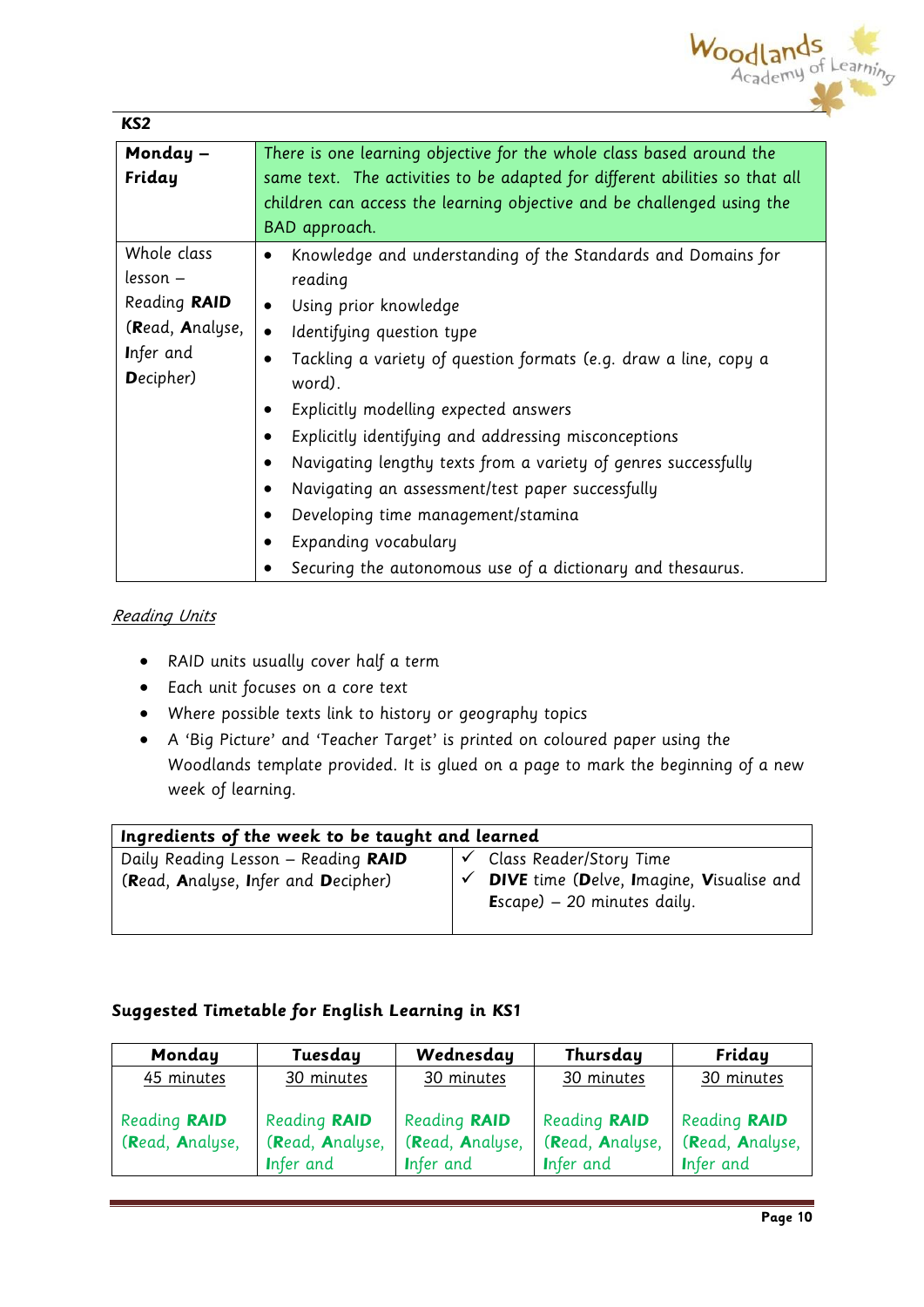

| Infer and         | Decipher)       | <b>D</b> ecipher) | <b>D</b> ecipher) | Decipher)       |
|-------------------|-----------------|-------------------|-------------------|-----------------|
| Decipher) lesson. | lesson.         | lesson.           | lesson.           | lesson.         |
|                   |                 |                   |                   |                 |
|                   | P.M. 20         | P.M. 20           | P.M. 20           | P.M. 20         |
| P.M. 20 minutes:  | minutes: DIVE   | minutes: DIVE     | minutes: DIVE     | minutes: DIVE   |
| <b>DIVE</b> time  | time            | time              | time.             | time            |
| (Group/Individua  | Group/Individua | Group/Individua   | Group/Individua   | Group/Individua |
| l Reading)        | l Reading.      | l Reading.        | l Reading.        | l Reading.      |
|                   |                 |                   |                   |                 |

#### **Suggested Timetable for English Learning in KS2**

| Monday               | Tuesday              | Wednesday             | Thursday              | Friday               |
|----------------------|----------------------|-----------------------|-----------------------|----------------------|
| 60 minutes           | 30 minutes           | 30 minutes            | 30 minutes            | 30 minutes           |
|                      |                      |                       |                       |                      |
| <b>Reading RAID</b>  | <b>Reading RAID</b>  | <b>Reading RAID</b>   | <b>Reading RAID</b>   | <b>Reading RAID</b>  |
| (Read, Analyse,      | (Read, Analyse,      | (Read, Analyse,       | (Read, Analyse,       | (Read, Analyse,      |
| Infer and            | Infer and            | Infer and             | Infer and             | Infer and            |
| Decipher)            | Decipher)            | Decipher)             | Decipher)             | Decipher)            |
| lesson.              | lesson.              | lesson.               | lesson.               | lesson.              |
|                      |                      |                       |                       |                      |
| P.M. 20              | P.M. 20              | P.M. 20               | P.M. 20               | P.M. 20              |
| minutes: DIVE        | minutes: DIVE        | minutes: DIVE         | minutes: DIVE         | minutes: DIVE        |
| time (Delve,         | time (Delve,         | time (Delve,          | time (Delve,          | time (Delve,         |
| Imagine,             | Imagine,             | Imagine,              | Imagine,              | Imagine,             |
| <b>Visualise and</b> | <b>Visualise and</b> | <b>V</b> isualise and | <b>V</b> isualise and | <b>Visualise and</b> |
| Escape) -            | Escape) -            | Escape) -             | Escape) -             | Escape) -            |
| Group/Individua      | Group/Individua      | Group/Individua       | Group/Individua       | Group/Individua      |
| l Reading.           | l Reading.           | l Reading.            | l Reading.            | l Reading.           |
|                      |                      |                       |                       |                      |

#### **Poetry**

In order to develop our children's love of reading even further we need to include poetry. It is important that we expose pupils to a range of poetry through a variety of formal and informal ways, in order to develop an appreciation of the many forms of writing. We need to create a poetry friendly classroom and school that inspires, excites and enthuses children and celebrates the value of poetry and language. (cipe.org.uk/powerofreading)

Michal Rosen, A Year with Poetry, recommends making our classrooms 'poetry friendly' which can include any of the following:

- Reading poetry out loud to children as entertainment
- Making a poetry box, a poetry corner, a poetry shelf
- Encouraging children to choose their own poems to read and request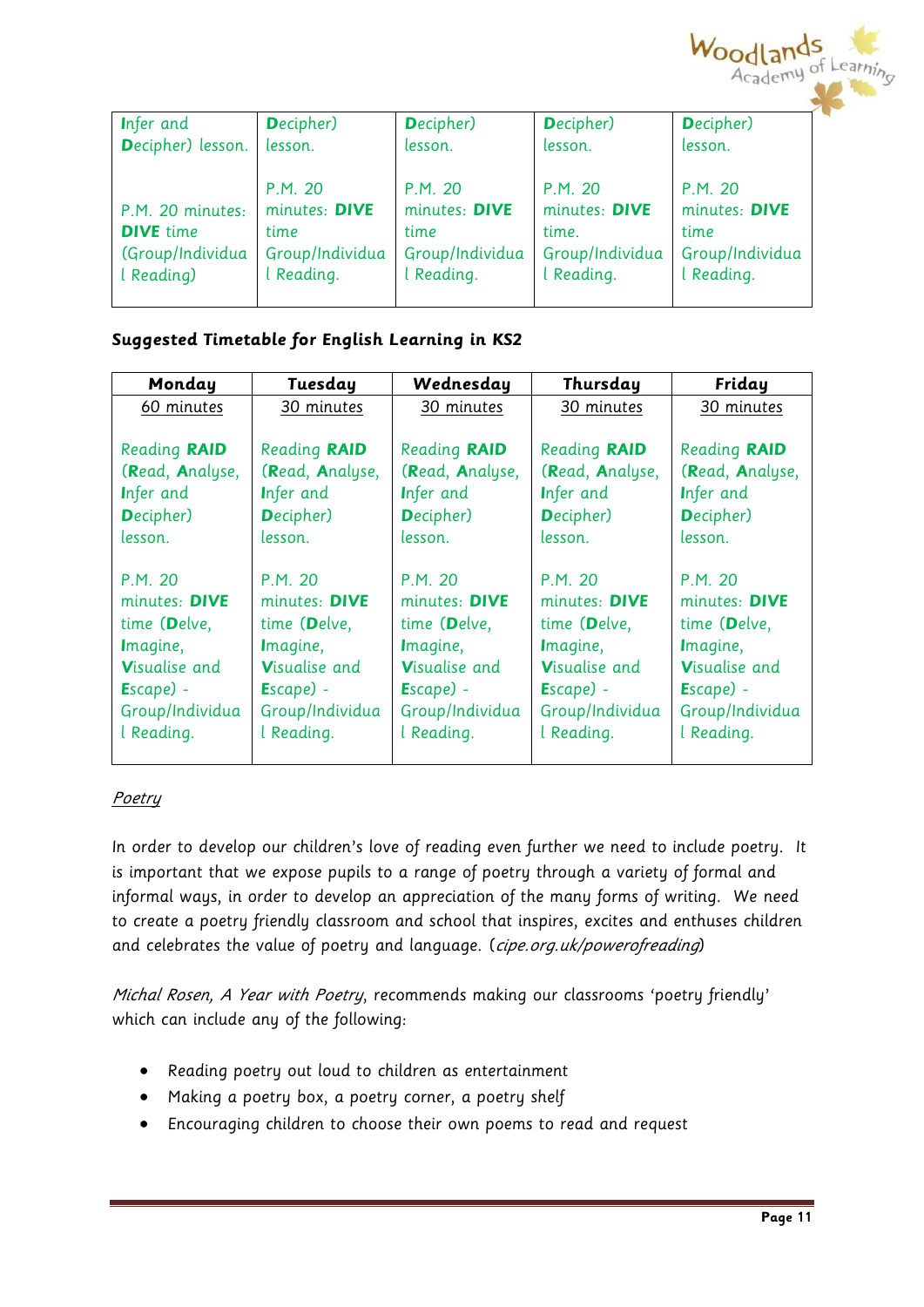

 Enabling the children to read (and record) favourite poems, to act them out, to make poem posters, to make their own anthologies, to make music, dance and mine triggered by poems

Poetry should be brought to life and the best way is to make sure Woodlands children hear poetry as often as possible; from a wide range of books and anthologies and from as many different voices as possible. To achieve this aim, children should play word games, explore wordplay and include song and rhythm games. We should be building poetry into every aspect of our curriculum and not just limiting it to the literacy curriculum. We need to:

- Understand the relationship between learning poetry and recitation for audiences
- Understand the role of active teaching strategies for example, role-play, DARTs (directed activities related to texts) and hot seating – in supporting pupils in learning poetry by heart
- Give our children an audience for their poetry using a variety of forms
- Appreciate that poetry supports reading, phonics and language development throughout the school

#### **Reading Aloud**

Here at Woodlands, we read books together with the children in order to stimulate their early literacy on many levels. Children learn how to distinguish letters and notice the differences between written and spoken language. Listening to stories benefits not only their written language skills, but also increases their phonological awareness and advances their oral language development. Children, who are read to, are more likely to have a broader vocabulary that will help give them a successful start at primary school (Mol, 2010).

Through story time and reading together we will ensure children improve their linguistic skills as well as learning how to identify the structure of sentences and stories, allowing them to develop a firmer grasp of storytelling. Children will also be able to build up the skills they will need to read independently (*Duursma, 2012*). Reading together with children develops book-related knowledge (such as recognising fictitious characters and irony) and stimulates the interest in and enjoyment of books.

Story time for Early Years and KS1 to be at least 10-minutes a day: Children who are read to when they are young start collecting reading experiences that can lead to insight, reflection and empathy. In short, they contribute to the moral shaping of a reader. Research shows that children who read regularly know more about life, love, courage and conflict. Moreover, they are better at self-reflection than children who rarely read. (Van Peperstraten, 2011)

Story time for KS2 to be at least three 15-minute slots per week that is dedicated to the enjoyment of books e.g., class novel or a text that a child wishes to share with the class. Revisiting stories regularly should also be promoted, especially as children see and hear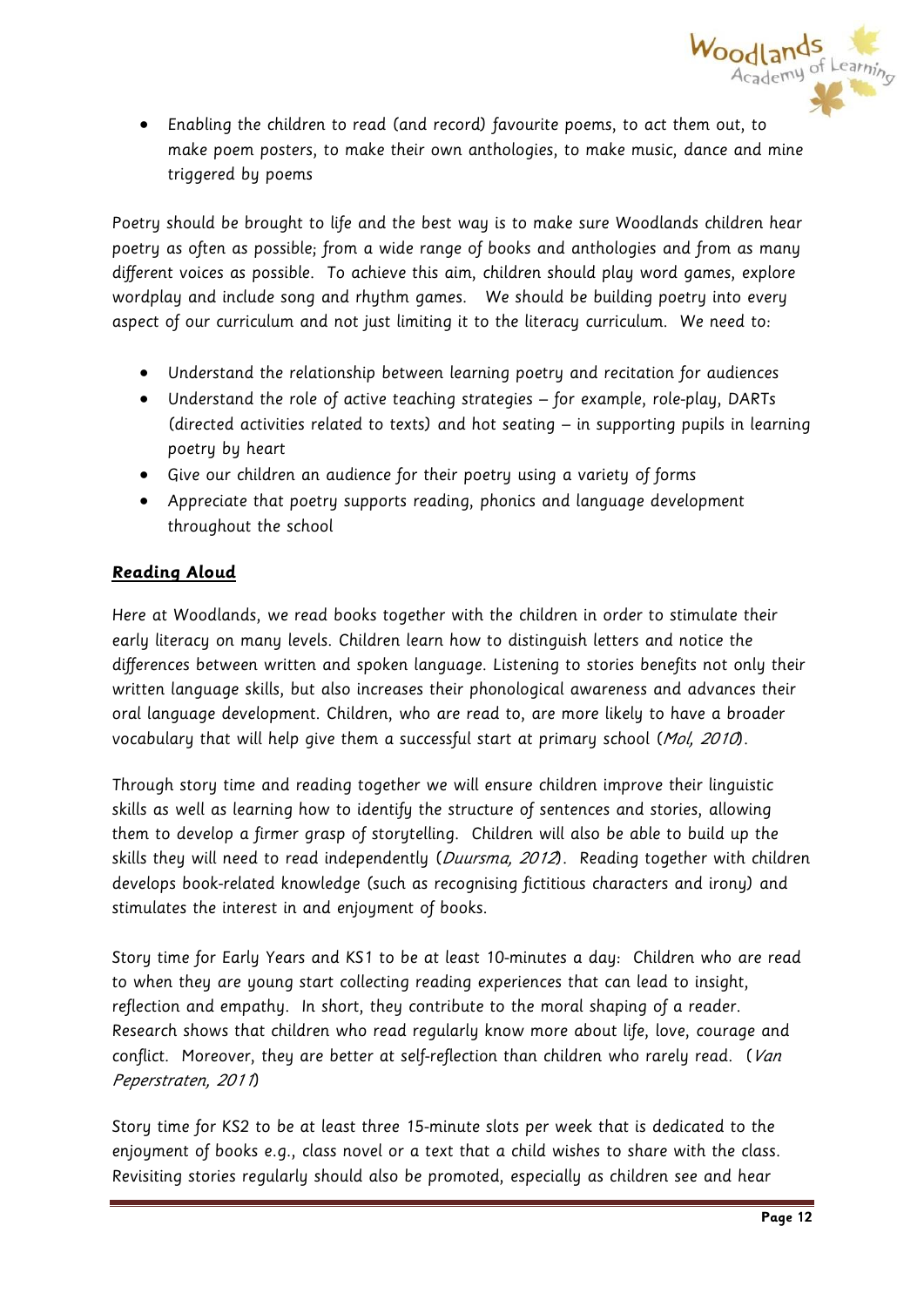

them differently as they get become more accomplished readers. Reading together and telling stories is just as important as a child get older. It opens the way to books and stories that children cannot yet read on their own, or to stories they are unlikely to choose themselves. Being read to presents opportunities for a child to get in touch with demanding texts and unfamiliar worlds. This stimulates learning and encourages children to keep on reading independently and voluntarily. (Stiftung Lesen, Study on Reading Aloud, 2011)

We shall endeavour to provide shared contexts for rich, natural language development from Nursery through to year six. The 'magic' lies in the way stories potentially engage children's hearts and minds, as people and as thinkers, with issues that are relevant, real and important to them. (Wright, A. Storytelling with Children) Stories may frequently contain some language structures and vocabulary that are beyond children's current level of productive competence. However, this does not need to be a problem as long as we actively support children's understanding in the way we read or tell the story, especially the first time. We can support children's understanding of stories through:

- The way we use our voice varying our intonation, pitch, tone, speed and volume to create interest and variety, and to express emotions such as delight, anger, surprise, worry or fear. We can also use different voices to portray different characters, for example, a deep voice for Father Bear and a high-pitched voice for Baby Bear in the traditional Goldilocks story.
- Using facial expression to enhance the way we express a range of emotions such as the examples given above.
- Using mime and gesture to demonstrate the meaning of unfamiliar vocabulary e.g. the way the giant 'strode' across the room, or pretending to show the dinosaur's 'huge, sharp teeth' as if they are our own.
- Eliciting and asking questions to encourage prediction, to check understanding of key moments in the story, and to personalise the story to the children's own lives and world.
- Using pauses to create suspense, to encourage participation, and to give children thinking time in order to assimilate what the story is about.
- Using repetition to reinforce key vocabulary and phrases, and to give children opportunities to listen to the language of the story more than once.
- Pointing to illustrations to help children associate sounds, words and meanings, as well as make connections in the ways different elements in the story relate to each other.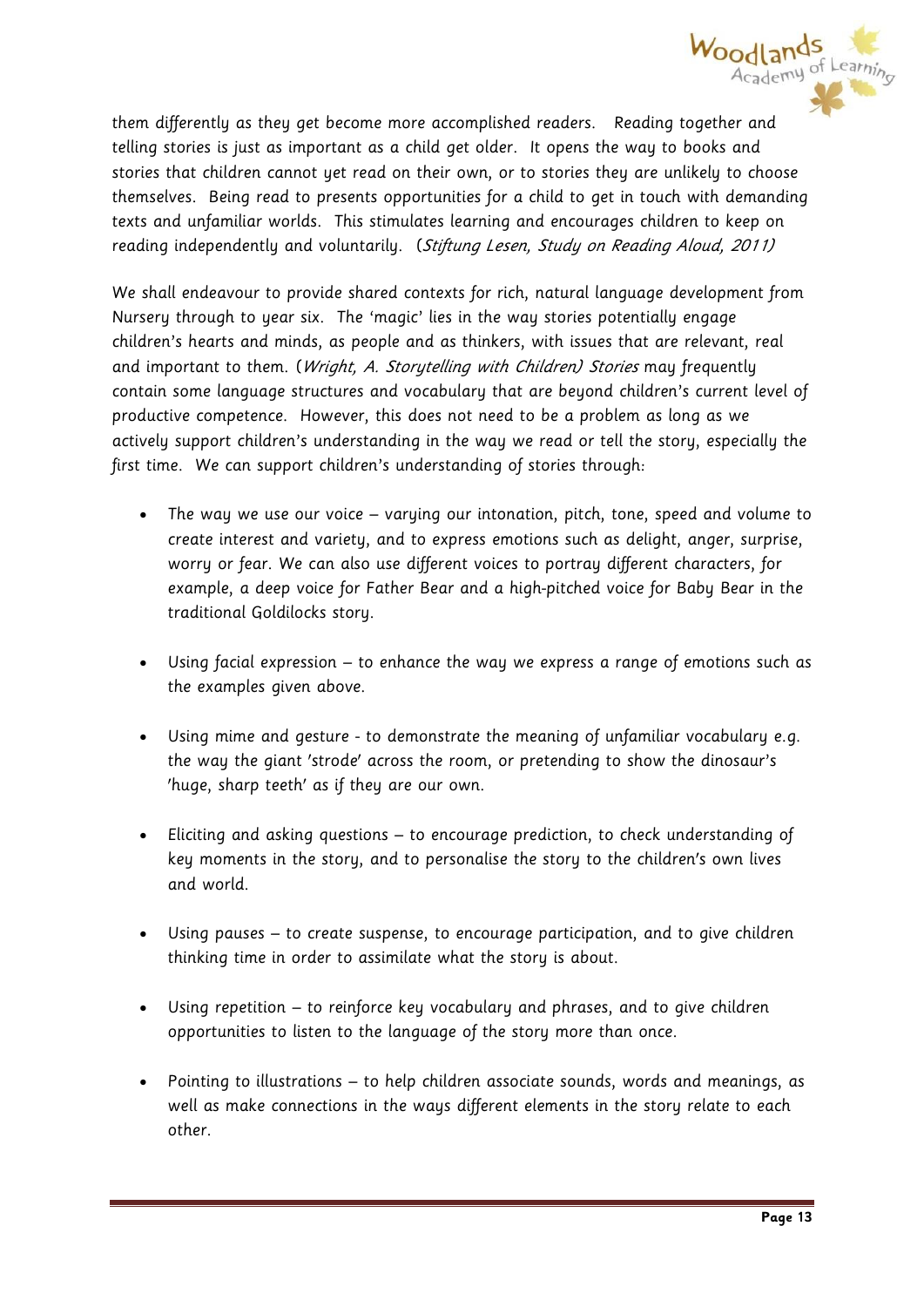

 Maintaining eye contact – to ensure that all the children stay actively involved and focused as they listen to the story.

For us the 'magic of story time' provides a powerful vehicle for language learning throughout Woodlands, and the storytelling process enables us to maximise the benefits for all the children we teach. (Wright, A. Storytelling with Children)

## **Hearing Children Read**

Here at Woodlands we strive to ensure that all children are heard read by the class teacher at least once a fortnight. To achieve this aim there will be a dedicated 20-minute time slot (**DIVE** time - **D**elve, **I**magine, **V**isualise and **E**scape), each day, for hearing children read. Children should be grouped by reading age into no more than five groups for reading sessions. Outcomes from each session should be recorded in individual 'home readers.'

- Children read a structured scheme book or other book in addition to other reading material.
- TA/LSA/parent helper should be utilised in the hearing of children read at other times.
- Teachers monitor progress and provide guidance for learning and encouragement to work on reading targets – to be shared with TA/LSA.
- Reading Targets recorded when set and met.
- Planning to be annotated for each group session and kept in green folder.
- Every child to be heard read by a teacher at least once per fortnight questioning/discussion key part.
- SEN children to be heard 3x per week (LSAs/TAs/Teacher/Volunteers).
- Class record updated daily to clearly indicate who has been heard read staff member initials, show when they changed their book.
- Once a child has completed all of the books within their band, they should be assessed using the provided Bug Club tests. If they attain approximately 80% or more, they are then able to move on to the next stage within that book band or, alternatively, progress on to the next band.
- The focus is on depth rather than breadth. A child's understanding of the text must take priority over the speed of reading
- Reading diaries to be completed each time a child is heard read by the adult hearing that child read by adding in the date, title of the book, page numbers read and a signature from the adult. There is also space for a comment if necessary, both teachers and adults at home can add comments in the appropriate section of the reading diaries.

## **DIVE Time**

DIVE time consists of two activities: short one-to-one sessions with an adult and independent reading.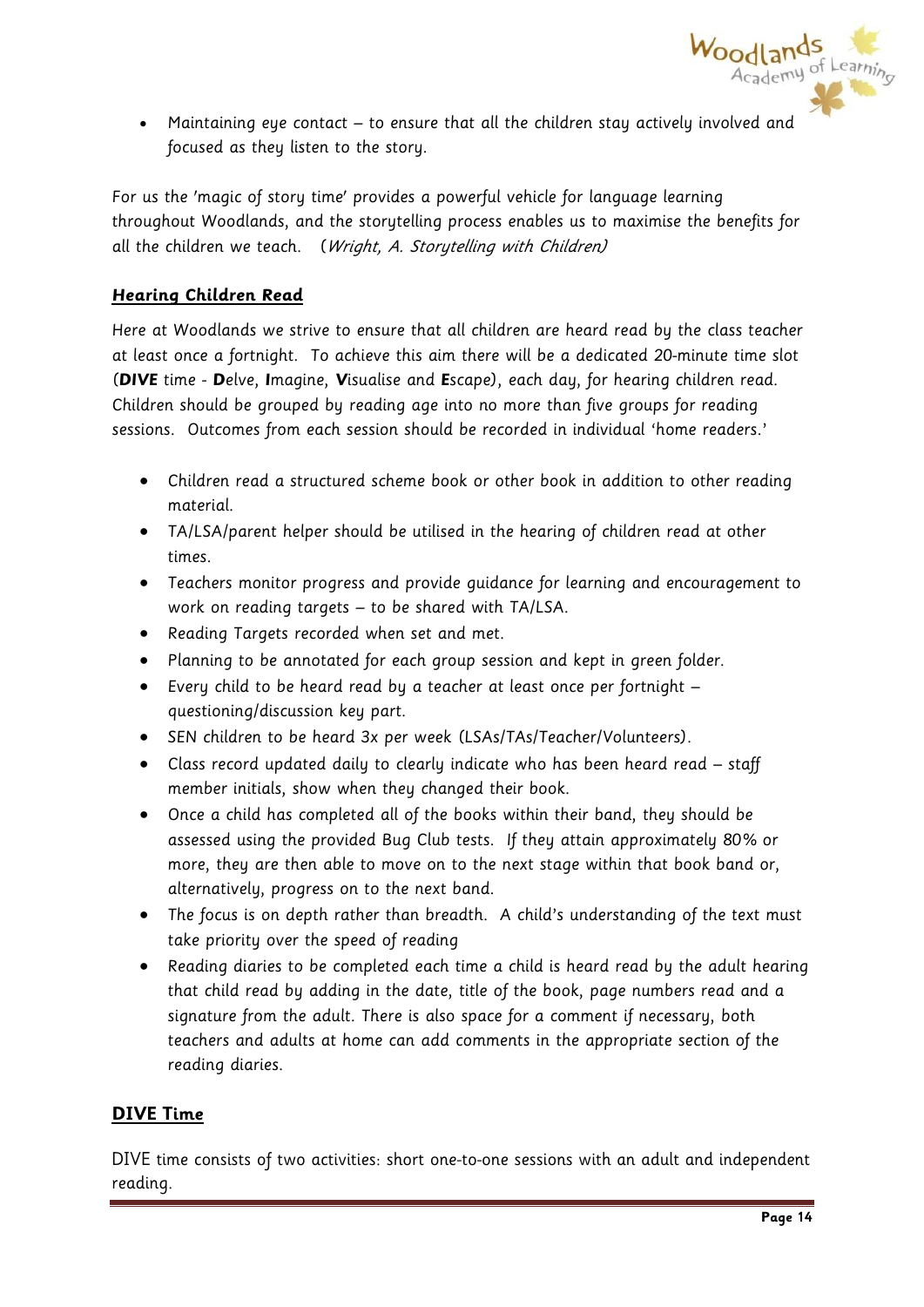

Every child will have a short one-to-one session with an adult three times a week, once a week or once a fortnight (depending upon their ability).

- Lowest 20% of the class = three times a week
- Working towards or just below the age-related expectation = once a week
- Working at the age-related expectation and working at greater depth within the agerelated expectation = once a fortnight

Every child will have the opportunity to read independently in every DIVE session.

#### One-to-One Session with Adult

The aim of the one-to-one session with an adult is the individual, tailormade teaching of reading for meaning, in order to build each child's confidence.

A combination of both the class text and the child's home reader may be used for each session. However, the home reader should be the key focus as much of the timetable is already dedicated to immersion in the class text.

Structure of the session:

- 1. Teacher reads to the child in a manageable small chunk. Child then echoes the text (reads the same part back to them).
- 2. Teacher and child then discuss the meaning of the section that has just been read. If there is any vocabulary that they do not know, the teacher will tell them. The teacher may ask one or two questions about what has just been read before repeating the process.
- 3. Teacher records the date, title of the text, page number and a comment in the child's/teacher's reading record book.

#### Independent Reading

A clear focus is allocated each session for children to complete when they are reading independently. The focus should be based around revisiting prior learning and/or the content domains for reading and clearly displayed throughout the session.

The children will respond to the focus through the use of mini whiteboards.

At the end of DIVE time, all children are asked to raise their whiteboards to allow the teacher to assess their responses. The teacher should then choose some children's responses to ask questions about (approximately two to three children). This encourages children to discuss their reading.

Ideas for DIVE time focus:

- How many adjectives can you find to describe the main character?
- How would you describe your main character?
- Write down ... facts about your main character.
- Describe the setting of your text. Use evidence from the text in your response.
- Choose one word that the author has used to describe the setting or character and explain why you believe they have chosen that word. Can you think of an alternative?
- Whose perspective/viewpoint has your book been written from?
- Is your text fiction or non-fiction? How do you know?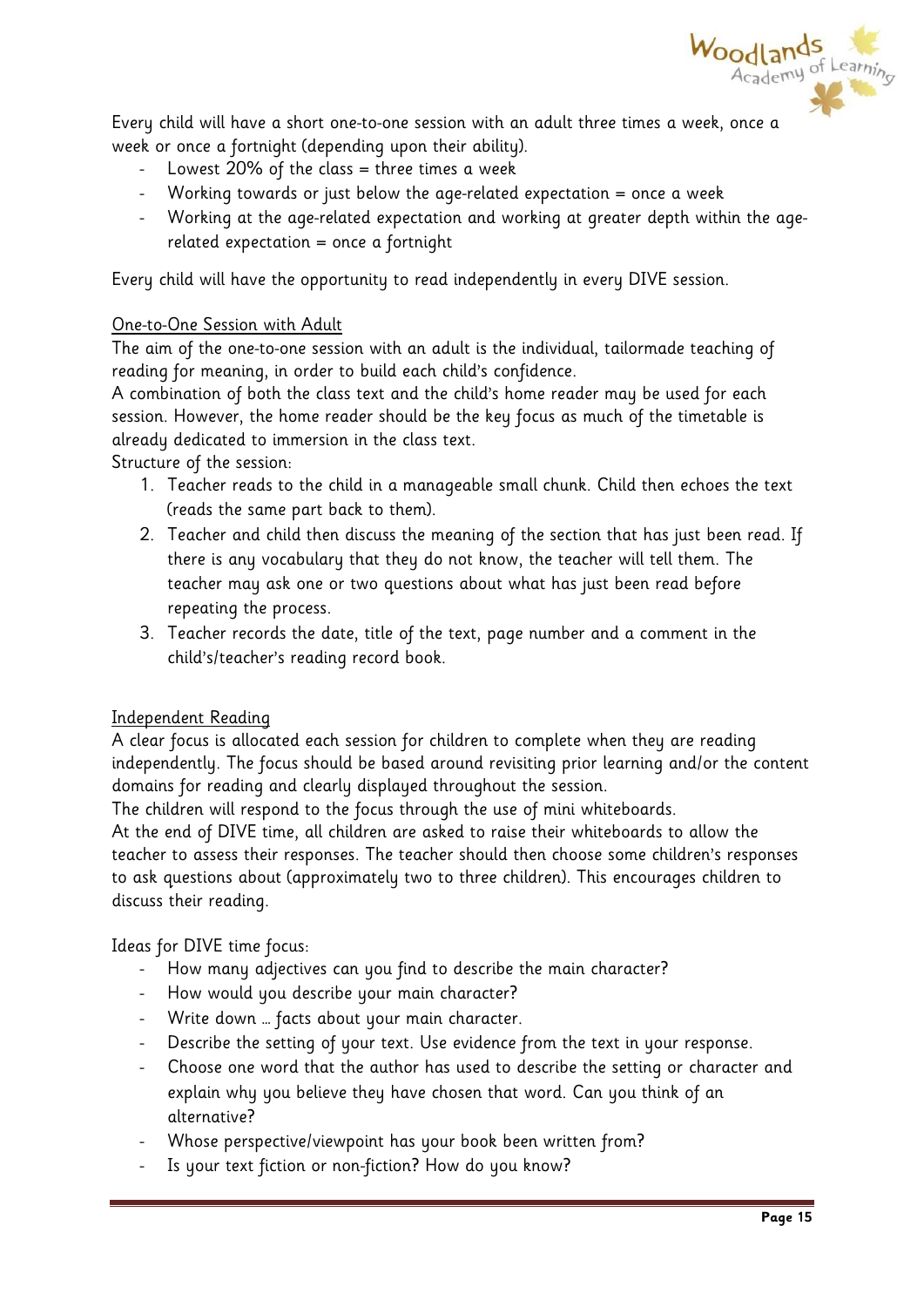

- List … features that have been used in your text and explain why they have been used.
- How many verbs can you find on one page?
- Summarise what has happened so far in the text.
- Summarise what has happened so far in the text in no more than ten words.
- Predict what you think may happen next.
- If you could write a sequel to this book, what would happen?
- List the vocabulary from this text that you could use in your next piece of writing. Think about why you have chosen each word.
- How many words can you find with a ... suffix/prefix/sound?
- What are you enjoying about the book you are reading?
- If you could improve the book that you are reading, what would you do?
- What is the most important thing that you have learnt from your book?
- Find one word that you do not already know the meaning of. Use a dictionary to check the meaning and explain it in your own words.
- Can you find two synonyms within your text?
- Can you find two antonyms within your text?
- Can you find an example of... punctuation? How has it been used?
- Choose your favourite sentence and change it into your own words.
- Create your own sub-heading for each of the paragraphs on the page/s that you are reading.

#### **Inclusion**

| Subject: Reading                                                                                      |                                                                                               |                                                                                                      |                                                  |  |  |
|-------------------------------------------------------------------------------------------------------|-----------------------------------------------------------------------------------------------|------------------------------------------------------------------------------------------------------|--------------------------------------------------|--|--|
| Universal strategies and approaches (Band 0)                                                          |                                                                                               |                                                                                                      |                                                  |  |  |
| Cognition and Learning                                                                                | Communication and<br>interaction                                                              | Social, emotional mental<br>health                                                                   | Sensory and Physical                             |  |  |
| - Revision of previous<br>learning daily - sling-<br>shot approach.                                   | - Partner talk.<br>- Key vocabulary<br>shared and discussed.                                  | - Opportunities to<br>work with a<br>partner/group.                                                  | - Actions/role-<br>play/drama story-<br>telling. |  |  |
| - Rehearse new skill<br>using a whiteboard.                                                           | - Working wall<br>posters.                                                                    | - Pupil voice.<br>- Rehearse new skill                                                               | - Performing poetry.                             |  |  |
| - Different levels of<br>challenge available for<br>all – mild, hot and<br>spicy.<br>- Self-marking - | - Whole school<br>learning<br>posters/whole school<br>language – e.g.<br>complex speed sounds | using a whiteboard.<br>- Learning Journey<br>pages in reading<br>records - show<br>children the full |                                                  |  |  |
| creating own models.                                                                                  |                                                                                               | learning journey/the                                                                                 |                                                  |  |  |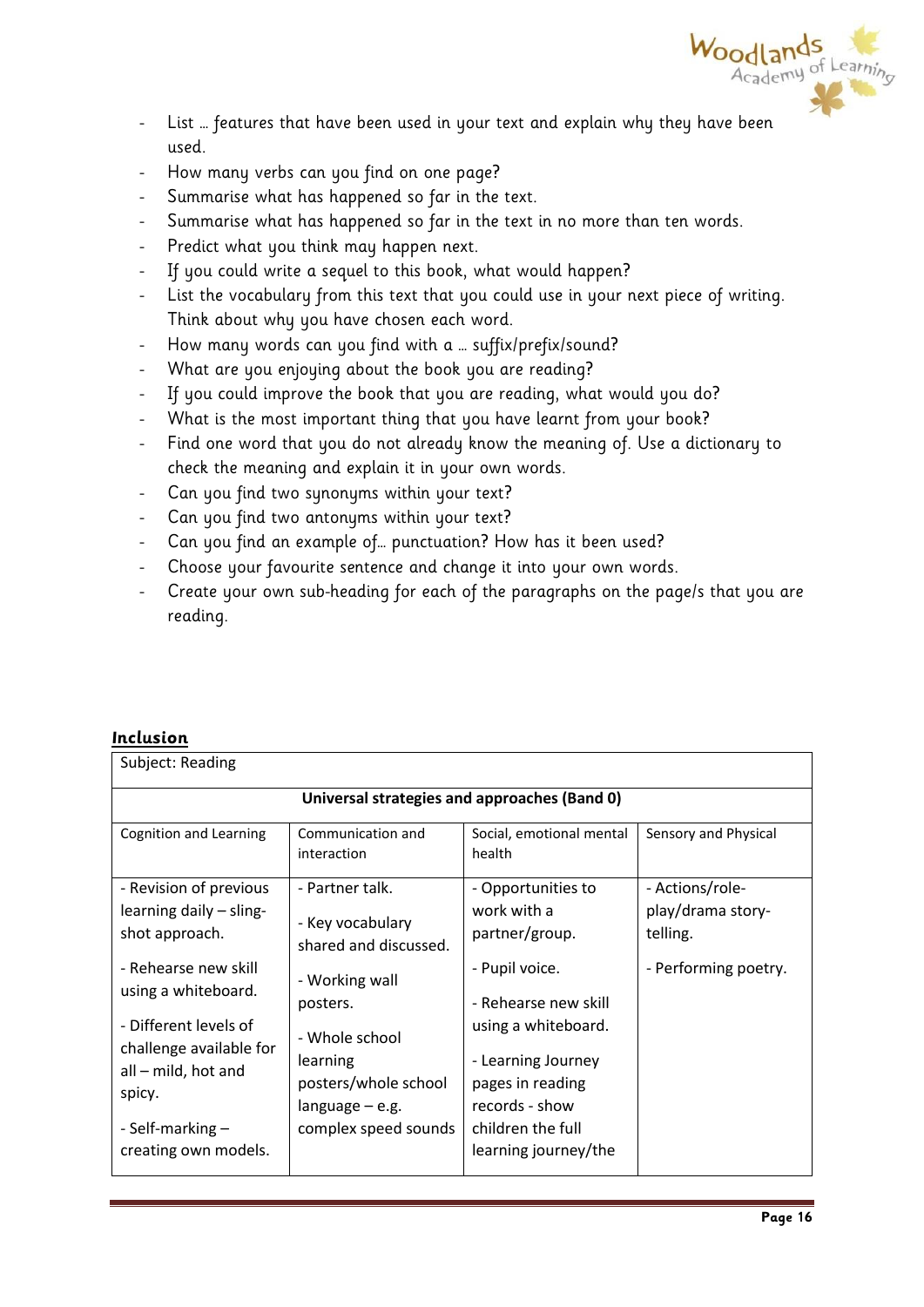

| - Teacher live<br>modelling on the<br>board<br>- Lots of opportunities<br>to rehearse reading<br>across the curriculum<br>- see text map<br>- Echo reading                                                                                                                                                                                         | chart in all<br>classrooms.<br>- Feedback to the class<br>teacher in a variety of<br>ways $-$ e.g. hands-up,<br>lollipop sticks,<br>whiteboards.<br>- Opportunities for                                                         | bigger picture - know<br>what is coming<br>- Empathy in inference<br>content domain.<br>- DIVE time one-to-<br>one reading with an<br>adult. |                      |
|----------------------------------------------------------------------------------------------------------------------------------------------------------------------------------------------------------------------------------------------------------------------------------------------------------------------------------------------------|---------------------------------------------------------------------------------------------------------------------------------------------------------------------------------------------------------------------------------|----------------------------------------------------------------------------------------------------------------------------------------------|----------------------|
| - Text tracking                                                                                                                                                                                                                                                                                                                                    | talk.<br>- Sentence stems in                                                                                                                                                                                                    |                                                                                                                                              |                      |
| - Differentiated<br>reading books                                                                                                                                                                                                                                                                                                                  | reading records.                                                                                                                                                                                                                |                                                                                                                                              |                      |
| - Different reading<br>lessons - RAID<br>(reading skills), DIVE<br>(reading for pleasure),<br>storytime.<br>- Storytime - teacher<br>modelling.<br>- High focus on nursery<br>rhymes in EYFS and<br>KS1 - vocabulary<br>development<br>- Picture books-<br>discuss image first.<br>- RWI<br>- Range of reading<br>materials in the book<br>corner. | - Interaction with<br>teacher through<br>reading records.<br>- High focus on<br>nursery rhymes in<br>EYFS and KS1-<br>vocabulary<br>development<br>- Picture books -<br>discuss image first.<br>- Language rich<br>environment. |                                                                                                                                              |                      |
|                                                                                                                                                                                                                                                                                                                                                    | Reasonable Adjustments (LA and Environmental SEND) (Band 1)                                                                                                                                                                     |                                                                                                                                              |                      |
| <b>Cognition and Learning</b>                                                                                                                                                                                                                                                                                                                      | Communication and<br>interaction                                                                                                                                                                                                | Social, emotional mental<br>health                                                                                                           | Sensory and Physical |
| - Pre-teaching<br>sessions/interventions.<br>- Different ways to<br>represent their work.                                                                                                                                                                                                                                                          | - Sentence stems                                                                                                                                                                                                                | - Support from TA/LSA                                                                                                                        |                      |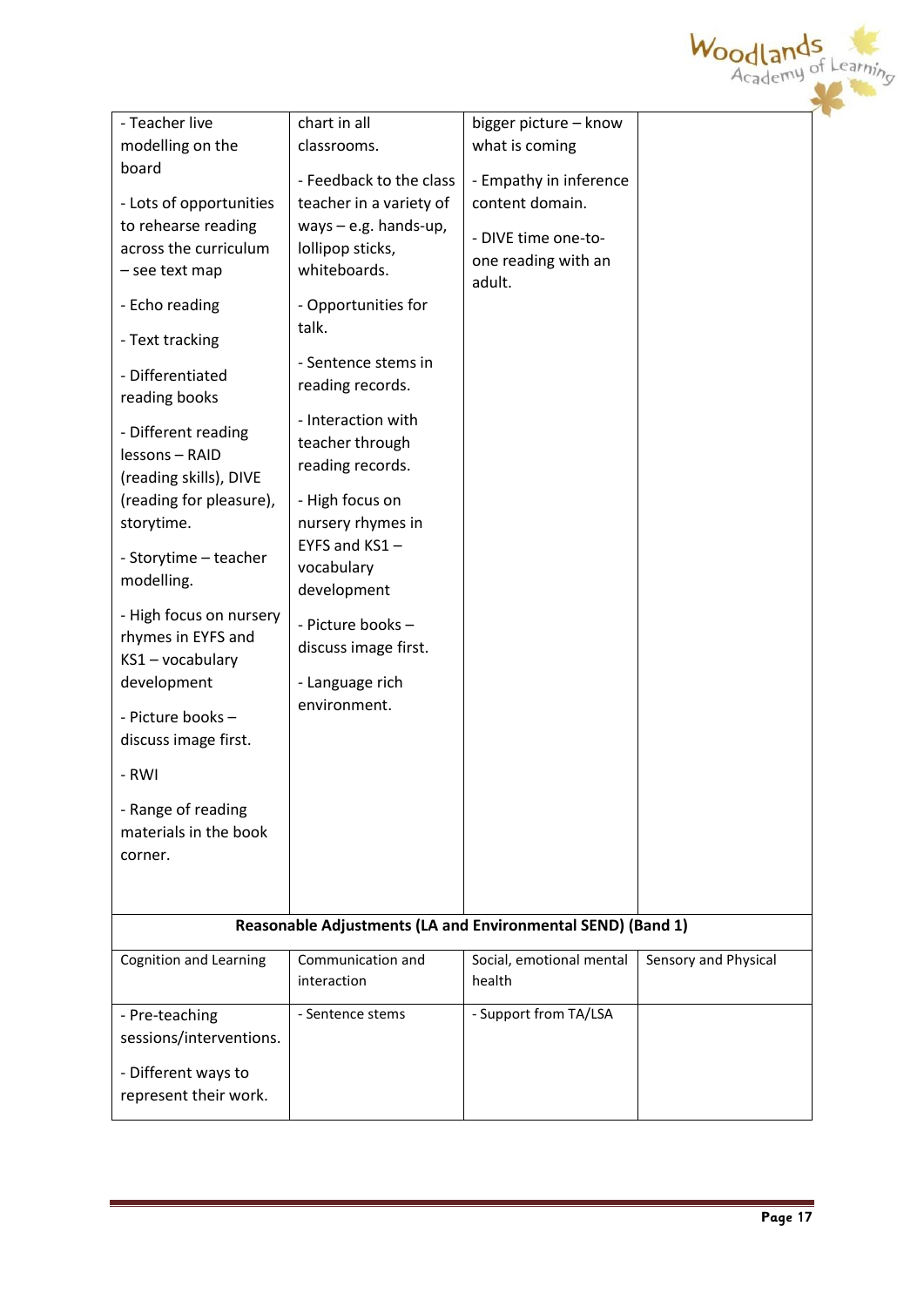

| - Extra time given to                                                                                                                                    |                                             |                                                                                                                                                |                                                                                                                                                                                                                   |
|----------------------------------------------------------------------------------------------------------------------------------------------------------|---------------------------------------------|------------------------------------------------------------------------------------------------------------------------------------------------|-------------------------------------------------------------------------------------------------------------------------------------------------------------------------------------------------------------------|
| take into account                                                                                                                                        |                                             |                                                                                                                                                |                                                                                                                                                                                                                   |
| different pace.                                                                                                                                          |                                             |                                                                                                                                                |                                                                                                                                                                                                                   |
|                                                                                                                                                          | <b>SEND School Based Support (Band 2-3)</b> |                                                                                                                                                |                                                                                                                                                                                                                   |
| <b>Cognition and Learning</b>                                                                                                                            | Communication and<br>interaction            | Social, emotional mental<br>health                                                                                                             | Sensory and Physical                                                                                                                                                                                              |
| - Allow time for<br>discussion with<br>scribing as<br>appropriate.<br>- Scribing<br>- Differentiated home<br>learning.<br>- Fresh start.<br>- Toe-by-toe |                                             | - SEND nurture group.<br>- Differentiated home<br>learning - pitched so<br>that some answers<br>will always be correct<br>to build confidence. | - Scribing<br>- Different colour<br>paper.<br>- Colour overlays.<br>- Large font.<br>- Colour of the text used<br>on teaching slides<br>- Background colour for<br>teaching slides<br>- Fidget toys.<br>- Makaton |
|                                                                                                                                                          |                                             |                                                                                                                                                |                                                                                                                                                                                                                   |
|                                                                                                                                                          | <b>SEND EHCP (Band 4)</b>                   |                                                                                                                                                |                                                                                                                                                                                                                   |
| <b>Cognition and Learning</b>                                                                                                                            | Communication and<br>interaction            | Social, emotional mental<br>health                                                                                                             | Sensory and Physical                                                                                                                                                                                              |
| - Scribing                                                                                                                                               | - Verbal reminders                          | - Identified key adult                                                                                                                         | - Scribing                                                                                                                                                                                                        |
| - Task slicing                                                                                                                                           | - Timers                                    | for one-to-one<br>support.                                                                                                                     | - iPad provision                                                                                                                                                                                                  |
|                                                                                                                                                          |                                             |                                                                                                                                                | - IDL programme                                                                                                                                                                                                   |
|                                                                                                                                                          |                                             |                                                                                                                                                | - Environment lighting                                                                                                                                                                                            |
|                                                                                                                                                          |                                             |                                                                                                                                                | - Wobble cushion                                                                                                                                                                                                  |
|                                                                                                                                                          |                                             |                                                                                                                                                | - Sensory stories                                                                                                                                                                                                 |

#### **Assessment**

In order to arrive at a judgement in reading each teacher will use a range of assessments, as well as using the reading objectives for their year group. Each objective will need to be evidenced at least three times and recorded following the reading policy. Evidence of children reading aloud and answering questions about the text should be recorded in autumn, spring and summer. Key assessment tools include the following: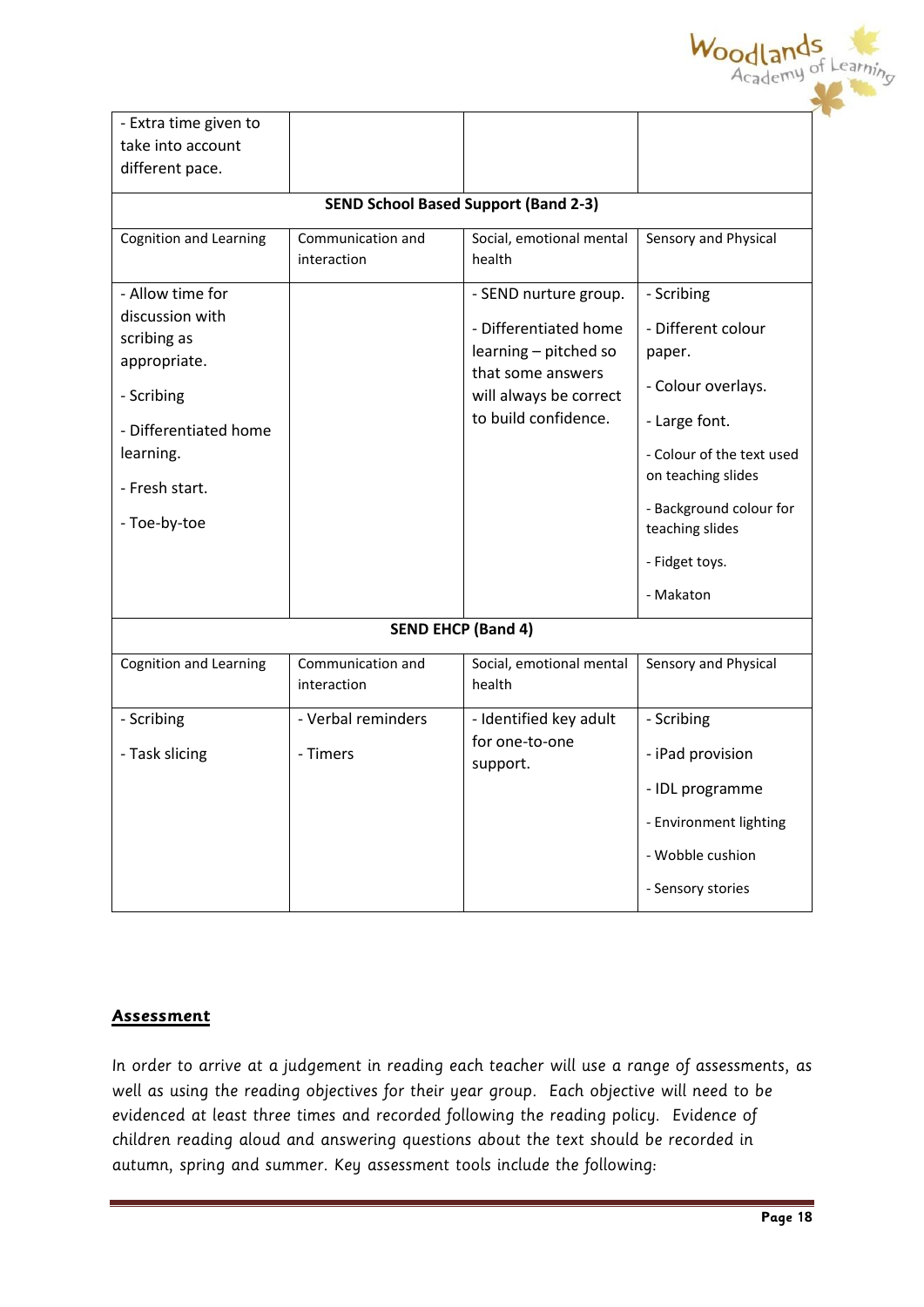

- RAID books from this academic year
- Reading videos (children reading aloud and children answering questions)
- Reading speed
- Reading ages
- Test results
- Highlighted reading journeys
- Teacher assessment for learning book
- Medium term plans
- Children's individual reading records

External moderation of teachers' assessments will take place in spring term.

We encourage our children to self-assess their learning and progress. Children should be encouraged to reflect on their learning using the WALTs and reading target sheet, which should be kept at the front of their green workbooks.

Every teacher has a green reading folder that contains the following documents: excel sheet to show progress in reading skills, data showing children's reading ages, speed reading sheet, speed reading data, assessment data including ActiveLearn (Bug Club results), common misconception word list, medium term plans, pupil target sheet, annotated planning, Pupil Progress meeting minutes, moderation meeting minutes, Classroom Monitor data summary for every half term

- $\checkmark$  At the end of each academic year all data and summaries, Pupil Progress and moderation meeting minutes should be passed on to the next teacher
- $\checkmark$  Classroom Monitor data summaries for every half term and assessment results should be passed on to the next teacher

Every teacher has a record of Bug Club assessment results and up-to-date colour banding including interim stages – A, B, or C.

#### Feedback and Marking

Feedback is given in reading following school marking policy.

- $\checkmark$  Red pen is used for feedback.
- $\checkmark$  Spelling expectations need to remain high.
- $\checkmark$  Misspelt CEW words are indicated by highlighting in pink
- $\checkmark$  Higher ability in Reception onwards great emphasis should be placed on CEW (List for each year group in green folder). These misspelt words should be indicated by a red line, depending upon previous teaching, ability and age of child – they should write the correct spelling above the misspelt word.
- $\checkmark$  Copied words that are spelt incorrectly are not acceptable (staff to use their discretion here based on their awareness of SEND needs)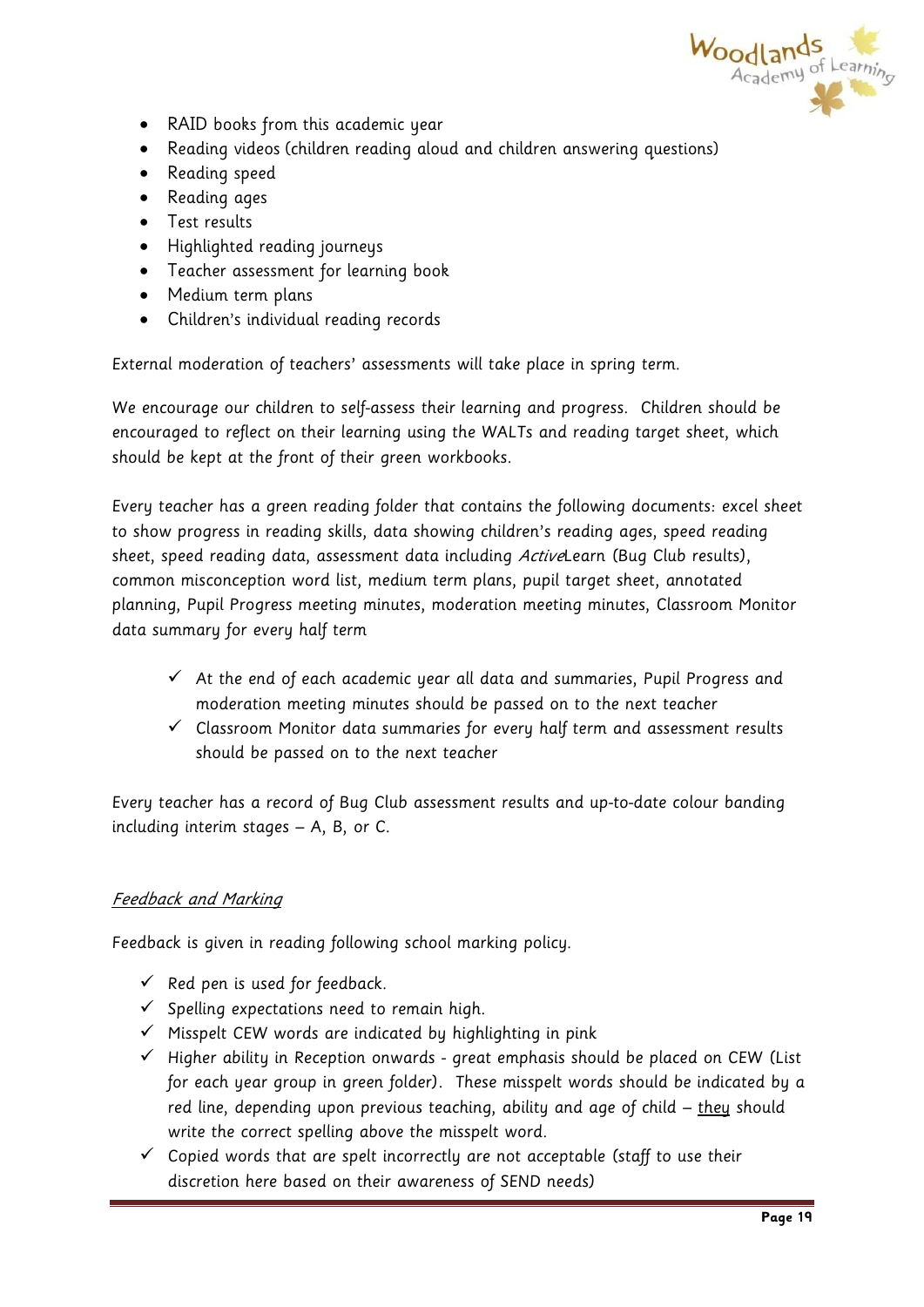

## Using Reading Videos as Evidence for Assessment

Reading videos are one of our most important pieces of evidence to be used for assessment. They should be used to **reach** a summative judgement (not to prove a pre-existing judgement).

## Format

- Child reads a very short extract of the text that they are studying in class (between two and four sentences or a short paragraph – length dependent on the content of the text) and then the adult asks questions based on that very short extract. Child then continues to read the next short section and then the adult asks questions based on that section.
- Be wary of the length of videos of child reading the text choose length of extract carefully based on the child's ability.
- The adult who takes the children for their reading lessons should be the adult that asks the questions in the video. It is vital that it is a familiar adult that the child associates with their reading lessons.
- The teacher who is responsible for assessing the children and accountable for their progress should be the adult to prepare questions for the child to answer – even when children are taught as a separate group.
- When reading, please encourage younger and less able children in particular to follow the text with their finger. The child should be interacting with the text when they answer questions – they should be tracking, skimming and scanning for information. This is much easier when the questions are based on a small section that they have just read.
- Where children are still phonically decoding a sentence, show this first. This should then be followed by a sample of Echo reading. This should be used for the lowest 10% to support decoding and fluency.
- If a child is struggling, do not be afraid to scaffold them. It is not a test. Use questions to tease the level of detail from them that you need.
- Encourage children to answer in full sentences. For more able children encourage them to give more detailed answers using several sentences. This may be done by probing deeper into the text.

#### Questions

- One bank of questions should be used for all ability groups to allow direct comparisons between answers to be made. Additional, differentiated questions may be included for children working at GDS (and potentially EXS) to demonstrate their full potential, though these could also be attempted by the lower ability children – if they are asked the question, then they will be at least thinking about the question even if they cannot construct an appropriate answer.
- There should be at least one question for every content domain 1a,1b,1c,1d,1e or 2a,2b,2c,2d,2e,2f,2g,2h (preferably more than one). Use Bloom's Taxonomy to carefully consider the type of answer that the child will be required to give.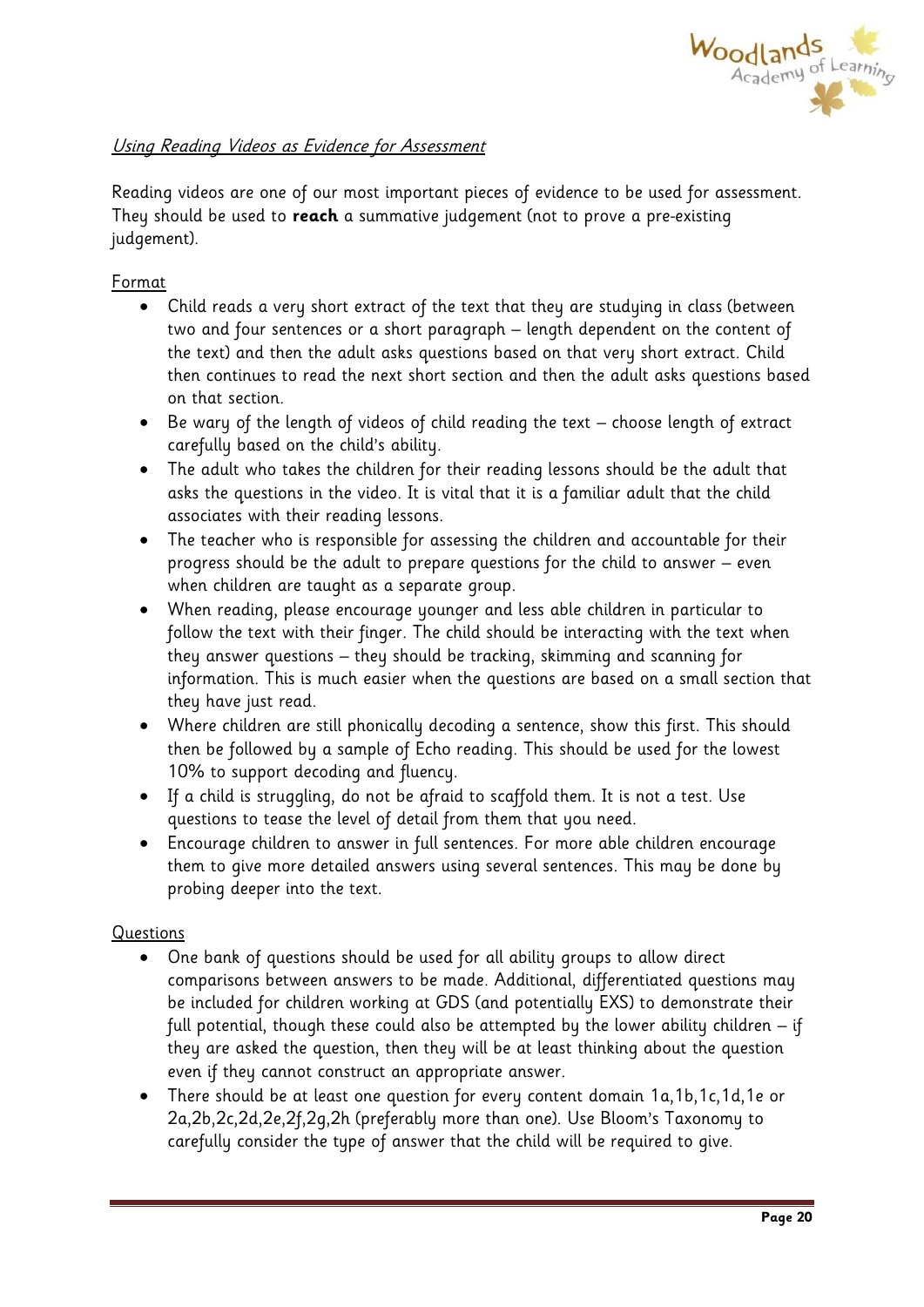

- It is a good idea for the teacher to read the section of the text to which the question refers before asking the question or for older children to locate the area where the answer is to be found – let's turn to page 12 and look at the first paragraph. The clearer and more specific the question is, the more detailed the answer that the child gives will be – e.g.
- Not clear: How does he feel here?
- Clear and specific: How do you think Romeo feels when the messenger tells him that the love of his life is dead? How would you feel?

## Text

For the majority of children, the text from RAID lessons should be used. However, for the lowest 10%, based on their level of access to the class text, the home reader could be used instead if it is deemed more appropriate.

## Children

- Lowest 10% in the class, three EXS, three GDS (nine children in total per class).
- We should aim to use the same sample of children on each occasion, enabling us to clearly monitor and demonstrate progress across the year. However, children may need to be added if significant progress is made and the judgement has changed (e.g. additional EXS child as a previous EXS child has progressed to GDS).

#### How Often?

- Three times each academic year: End of Autumn 2, End of Spring 2, End of Summer 2 (which forms the baseline for the following year).
- All staff should complete the videos at the same assessment points in the year (timetabled on calendar).

#### Storing

All videos should be saved on the 'Media' drive under 'Reading Videos' so that they may be accessed by the reading lead and other members of staff. The videos should not be stored and shared on iPads.

#### Pupil Progress Meetings

All staff complete assessments and analysis as timetabled and forwarded to all involved in monitoring pupil progress.

Staff to have responsibility for monitoring pupil progress and addressing any issues through intervention to ensure that all children meet the required expectation.

Pupil progress meetings take place at the beginning of each half term with leads responsible for monitoring pupil progress.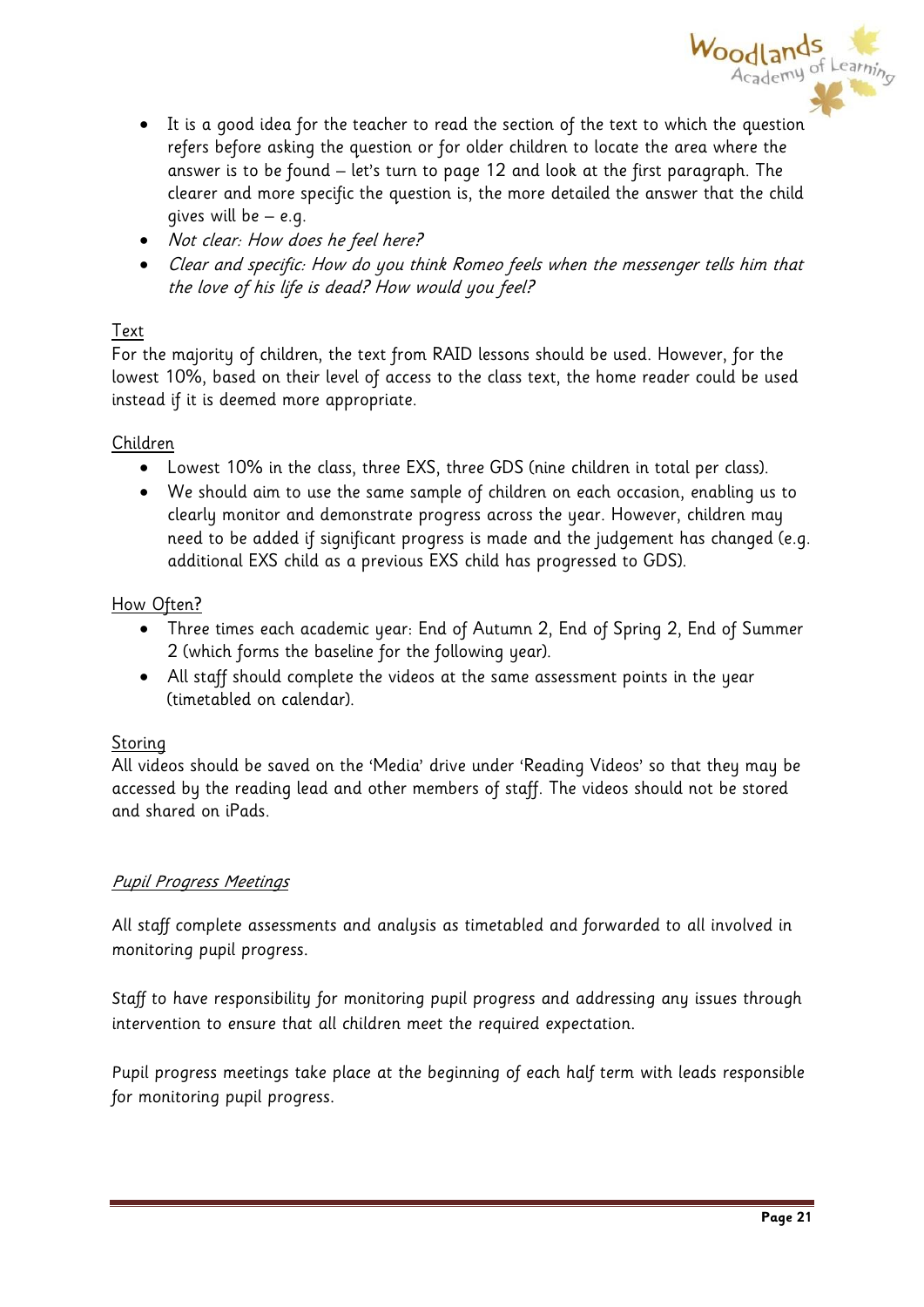

Staff come along with all their assessments, identified target children for the next half term and a plan of interventions, plus impact of interventions on previous target children – progress made

## **Celebrating Reading**

Involving the school community in special events to raise the profile of reading and engage children is important to Woodlands.

- We take every opportunity to talk with enthusiasm about reading and sharing examples of good books.
- Our children are given the opportunity to recommend books they have read to their peers, whether as a written exercise or orally, and give their views.
- We hold assemblies and special events, such as World Book Day, National Poetry Day and key writers' birthdays in order to promote reading and enthuse children.
- Authors that have been explored are displayed in learning rooms on the reading trees
- Weekly 'reading' certificates for every class are celebrated in assembly
- Once a term we select one child from each class to receive a star reader award where they are rewarded with not only a certificate detailing why they have been chosen but also with a hard copy of the text being studied in class to enjoy and keep for themselves.

#### **Engaging Parents**

We aim to ensure the culture of reading developed in school extends into the home.

- Parents are invited into school to provide opportunities to talk about the importance of reading with children at home.
- Printed child-friendly targets are shared with parents through each child's home reading record to engage them with their child's progress, as well as providing each pupil with a clear aim.
- When our new reading records were launched, our children created a video guide on how to use the new reading record. This is shared with parents on our school website.